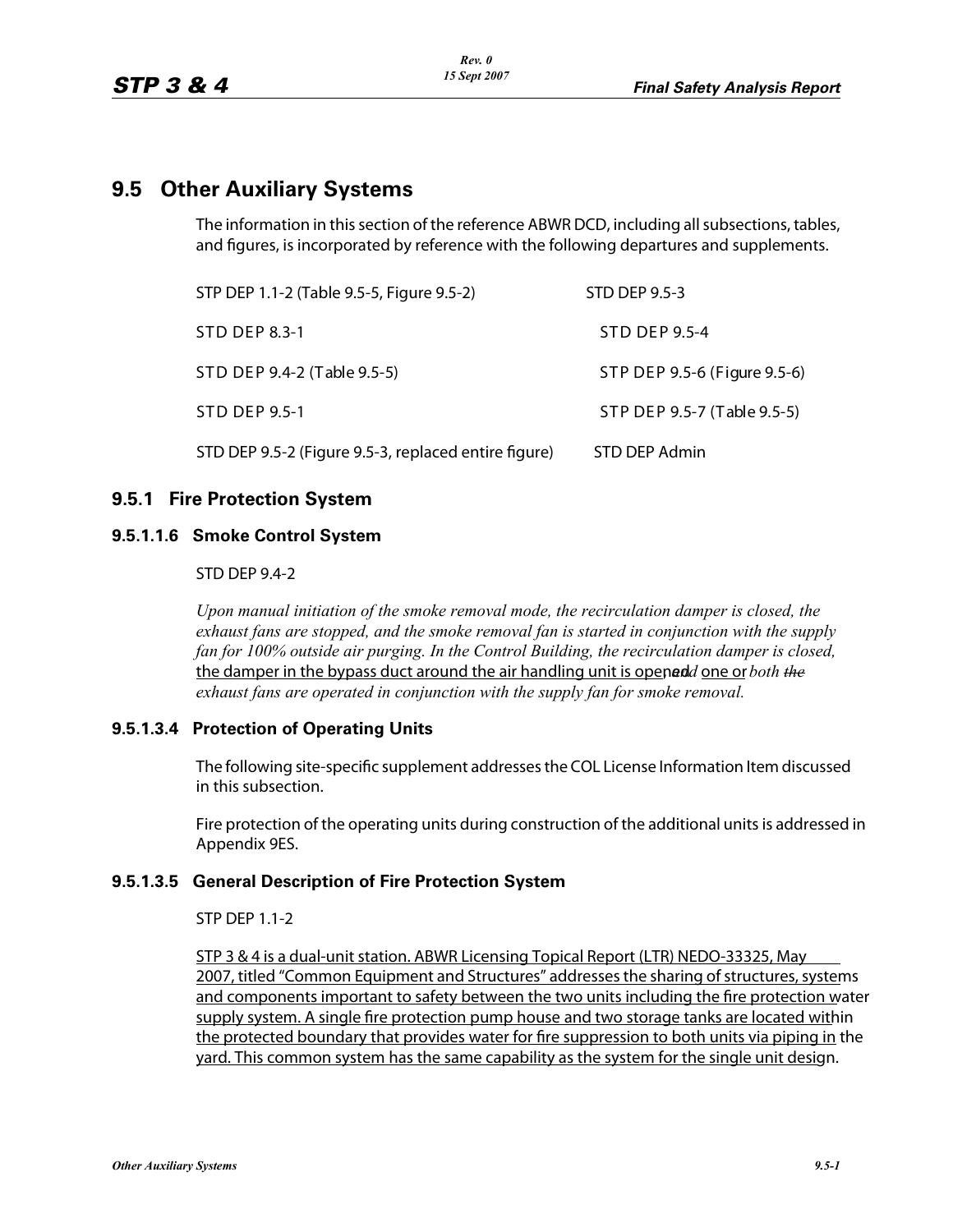## **9.5.1.5 Inspection and Testing Requirements**

The following site-specific supplement addresses inspection and testing requirements for both startup and post startup of the fire protection system.

A final plan for implementation of the fire protection system pre-operational and postoperational inspection and testing program, based on the as-procured and as-installed fire protection systems and components, including the fixed and portable emergency lighting and the fixed and portable communication systems, will be available prior to commencement of construction. The plan includes documented instructions, procedures or drawings that prescribe inspections and tests that govern the installed fire protection systems. The scope of items for inspections and testing includes fire protection system equipment and active components, as well as passive features such as fire barriers, fire dampers, fire doors, and fire-rated penetration seals. (COM 9.5-1)

The plan will comply with Regulatory Position C.2.4 in Regulatory Guide 1.189, Revision 1. Preoperational and post-operational inspections and tests will comply with the applicable NFPA codes and standards. (COM 9.5-2)

## **9.5.2 Communication Systems**

#### STP DEP 1.1-2

At STP 3  $\&$  4, a common communication system is used to provide plant-wide communications between the dual units. GE Licensing Topical Report NEDO-33325, Class 1, dated May 2007, titled "Advanced Boiling Water Reactor (ABWR) Common Equipment and Structures," addresses the sharing of specified structures, systems, and components important to safety for any dual-unit ABWR station, including STP 3  $& 4$ . The LTR mark-ups to Subsection 9.5.2.6.1 and Figure 9.5-2 are incorporated by reference.

#### **9.5.2.6.3 System Operation**

The following site-specific supplement addresses the COL License Information Item discussed in this subsection.

Telephone system EPBX switches are powered by an individual 8-hour battery system. These battery systems are charged by offsite 120 Vac backed up by the Emergency Operations Facility or Nuclear Support Center diesels. Loss of normal 120 Vac and low battery voltages are annunciated.

The jacks for use with electosound telephones in the maintenance jack system are powered by 8 Vdc from the sectionalizing panels. The power supply is mounted internal to the sectionalizing panel.

Two-way radio system repeater base stations are powered by normal plant 120 Vac power backed up with a non-Class 1E Combustion Turbine Generator (CTG). Mobile radios are powered by vehicular batteries. Handheld portables are powered with self-contained batteries.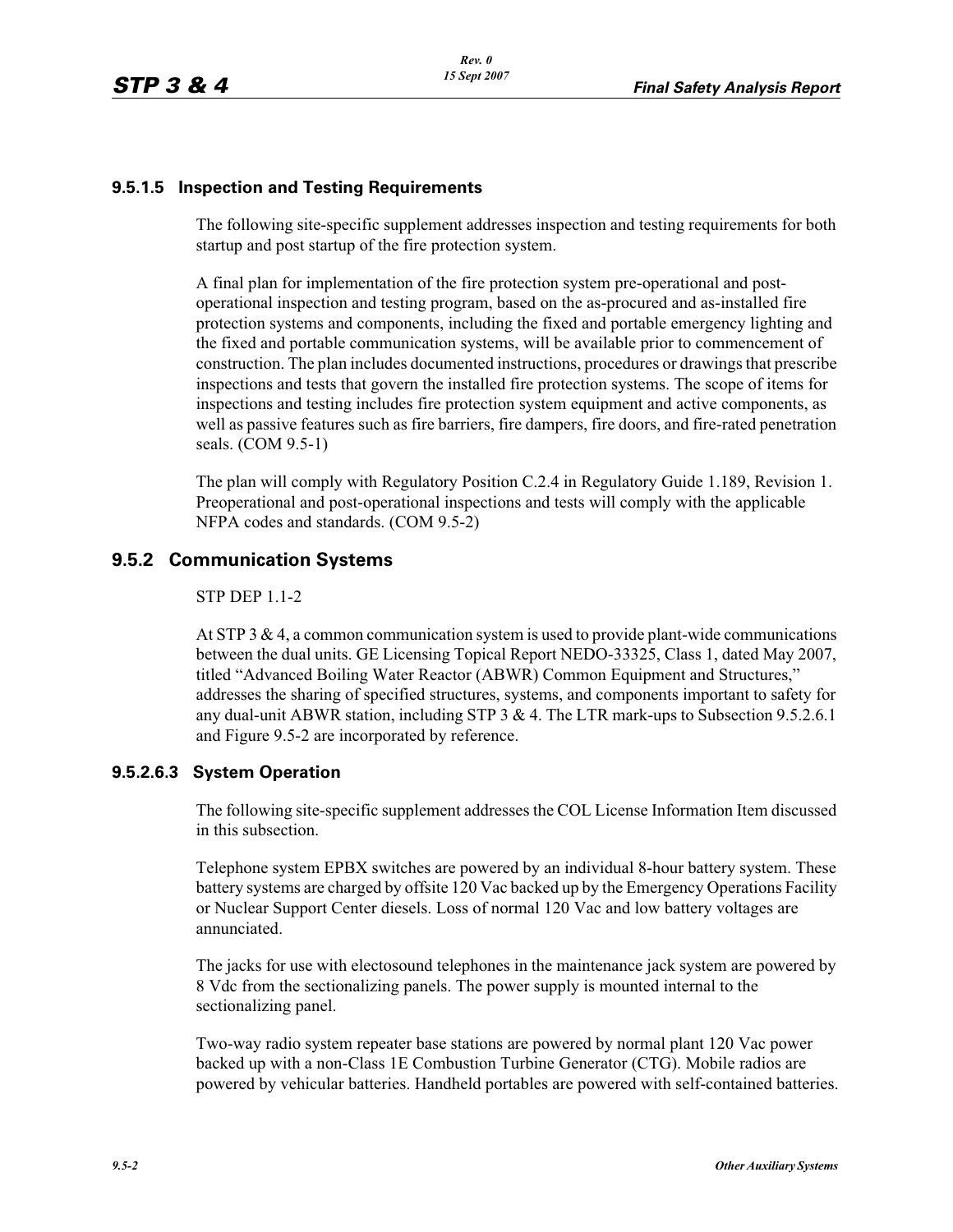The radio paging transmitter and countertop paging terminal are powered by normal plant 120 Vac backed up by a non-Class 1E CTG. The pocket pager units are supplied with a selfcontained battery.

The operator communication panels are powered with normal plant 120 Vac and backed up with non-Class 1E CTG and an 8-hour battery.

## **9.5.3 Lighting and Servicing Power Supply System**

STD DEP 9.5-4

STD DEP Admin

*All lighting systems are designed to provide intensities consistent with the lighting needs of the areas in which they are located, and with their intended purpose. The lighting design considers the effects of glare and shadows on control panels, video display devices, and other equipment, and the mirror effects on glass and pools. Lighting and other equipment maintenance, in addition to the safety of personnel, plant equipment, and plant operation, is considered in the design. Areas containing flammable materials (e.g.., battery rooms, fuel tanks) have explosion proof lighting systems. Areas subject to high moisture have water-proof installations (e.g.., drywell, washdown areas). Plant AC lighting systems are generally of the fluorescent type, with mercury* High-Pressure Sodium (HPS) *lamps (or equivalent) provided for high ceiling, except where breakage could introduce mercury into the reactor coolant system*. *Incandescent lamps are used for DC lighting systems and above the reactor, and fuel pool and other areas where lamp breakage could introduce mercury into the reactor coolant*.

The following site-specific supplement is provided.

Emergency lighting comprised of emergency DC lighting and guide lamp lighting systems is provided throughout the plant as necessary to support fire suppression actions and safeshutdown operations, including access and egress pathways to safe-shutdown areas during a fire event.

The emergency lighting power distribution system contains protective devices necessary to preclude a fire in one area from causing a loss of emergency lighting in any unaffected area required for safe-shutdown operations.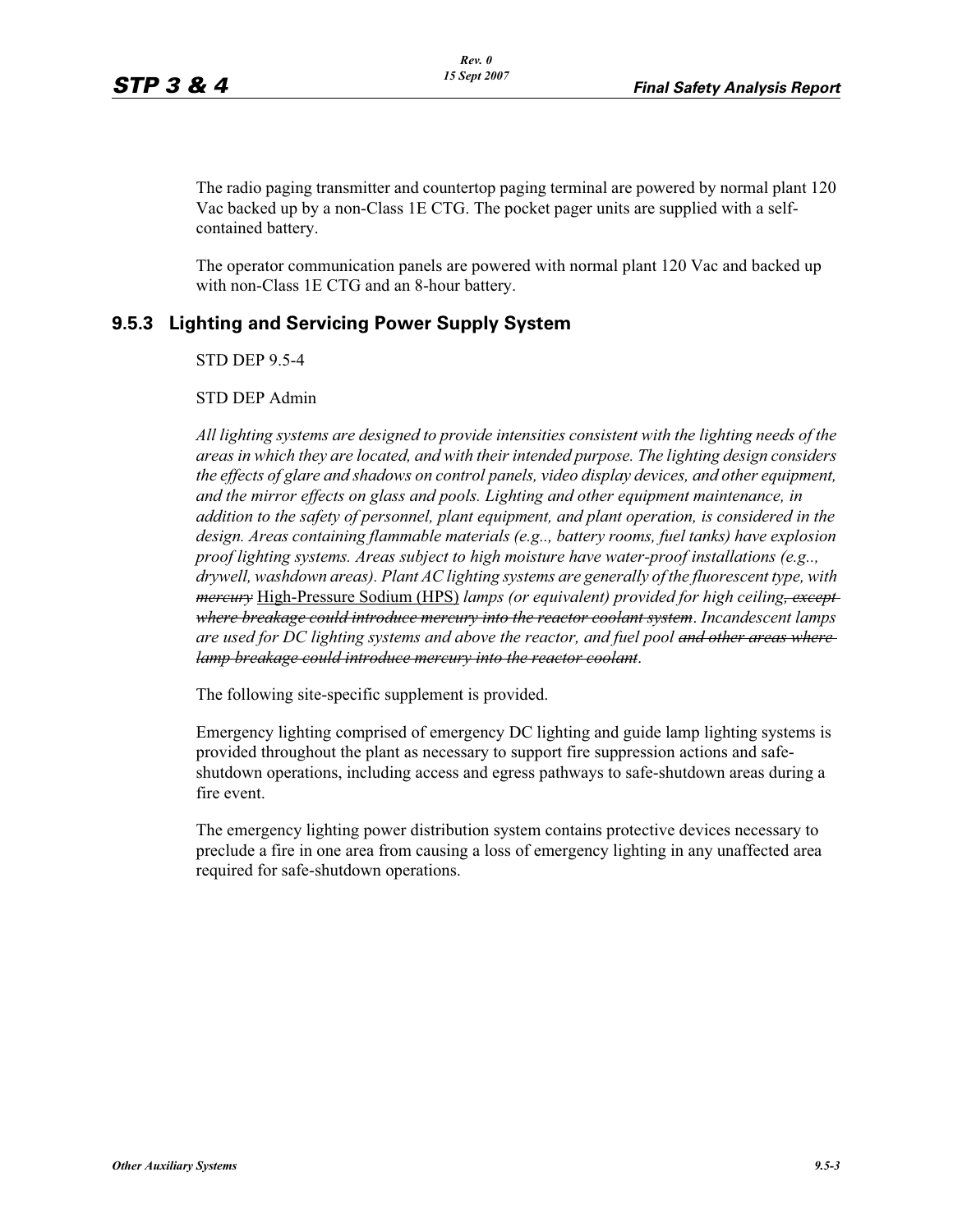#### **9.5.3.1.1 General Design Bases**

*The general design bases for the Nuclear Island portion of the lighting systems are as follows:*

- *(4) Each of the normal, standby or emergency lighting systems has the following arrangement criteria:*
- *(-5) For mercury lamps, ballasts can be installed separately for life extension under the defined environment.* (Not Used)

The following site-specific supplement is provided.

- *(-4)* Control switches for lighting fixtures inside the drywell or containment are installed both inside and outside of the drywell/containment.
- *(5) Lighting fixtures shall be selected in accordance with the following criteria:*
- *(-3) Lighting fixtures inside the plant are the following type of fixtures:*
- *(-2) Mercury* **HPS** *lamps Mercury* HPS *lamps (or equivalent) shall be selected as fixtures for high ceiling areas (except in reactor building or other areas where lamp breakage could introduce mercury into the reactor coolant).*

The following site-specific supplement is provided.

- *(-1)* High-efficiency electronic ballasts are not used in a high radiation environment.
- *(0)* Lighting fixtures for yard lighting are 1000W HPS lamps mounted on 100-foot (30.48m) lighting poles with retractable/lowering devices.

#### **9.5.3.1.2 Safety-Related Design Bases**

*Nuclear safety-related design bases for ABWR Standard Plant lighting systems are as follows:*

- *(1) Mercury vapor fixtures and mercury switches are not used where a broken fixture or switch may result in introduction of mercury into the reactor coolant system.* (Not Used)
- *(2) Adequate lighting for any safety-related areas, such as areas used during emergencies or reactor safe shutdown, including those along the appropriate access or exit routes, are provided from three different lighting circuits (standby AC; emergency 125VDC, or self-contained battery fixtures).*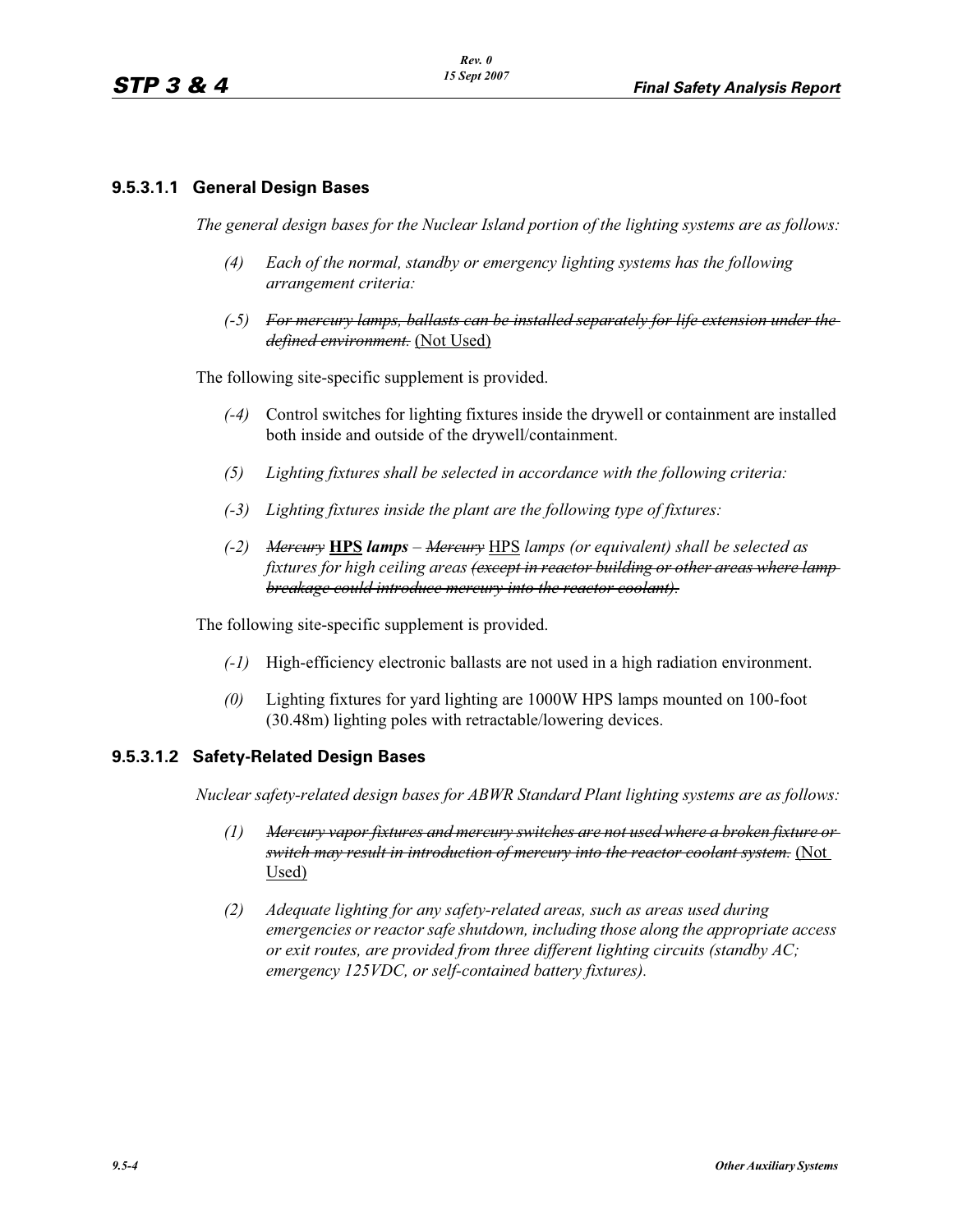### **9.5.3.2 System Description**

*Lighting fixtures that contain mercury are not used inside the Reactor Building or in any other location where broken fixtures may introduce mercury into the reactor coolant system.*

## **9.5.3.2.1 Normal (Non-Class 1E) Lighting**

The following site specific-supplement is provided.

Yard lighting is supplied at 480V from non-Class 1E sources. If this power is not available, power for the yard lighting will be automatically provided from the non-Class 1E CTG.

#### **9.5.3.3 Inspection and Testing Requirements**

#### STD DEP Admin

*Since the normal standby and emergency lighting circuits are energized and maintained continuously, they require no periodic testing. However, periodic inspection and bulb replacement will be performed (Subsection 8.3.4.2.5* 8.3.4.25*). The guide lamps are capable of being tested and will be inspected and tested periodically to ensure operability of lights and switching circuits.*

## **9.5.4 Diesel Generator Fuel Oil Storage and Transfer System**

STP DEP 9.5-6

#### **9.5.4.1.1 Safety Design Bases**

*(4) The diesel-generator fuel oil storage and transfer system is of Seismic Category I design. In addition, the storage tanks are separately located underground* in vaults, designed for stick gauge access *and are protected from damage by flying missiles carried by tornados and hurricanes, from external floods, and other environmental factors. The fill connection is located at grade elevation. The vent and sample connection are* is *located a little above the grade elevation. The fill and sample lines are capped and locked to prevent entry of moisture.* The fill and sample lines are also provided with locked-closed isolation valves. The vent is located above the maximum flood level. *Each vent is of fireproof goosenecked line with fine mesh screen to prevent access of debris.*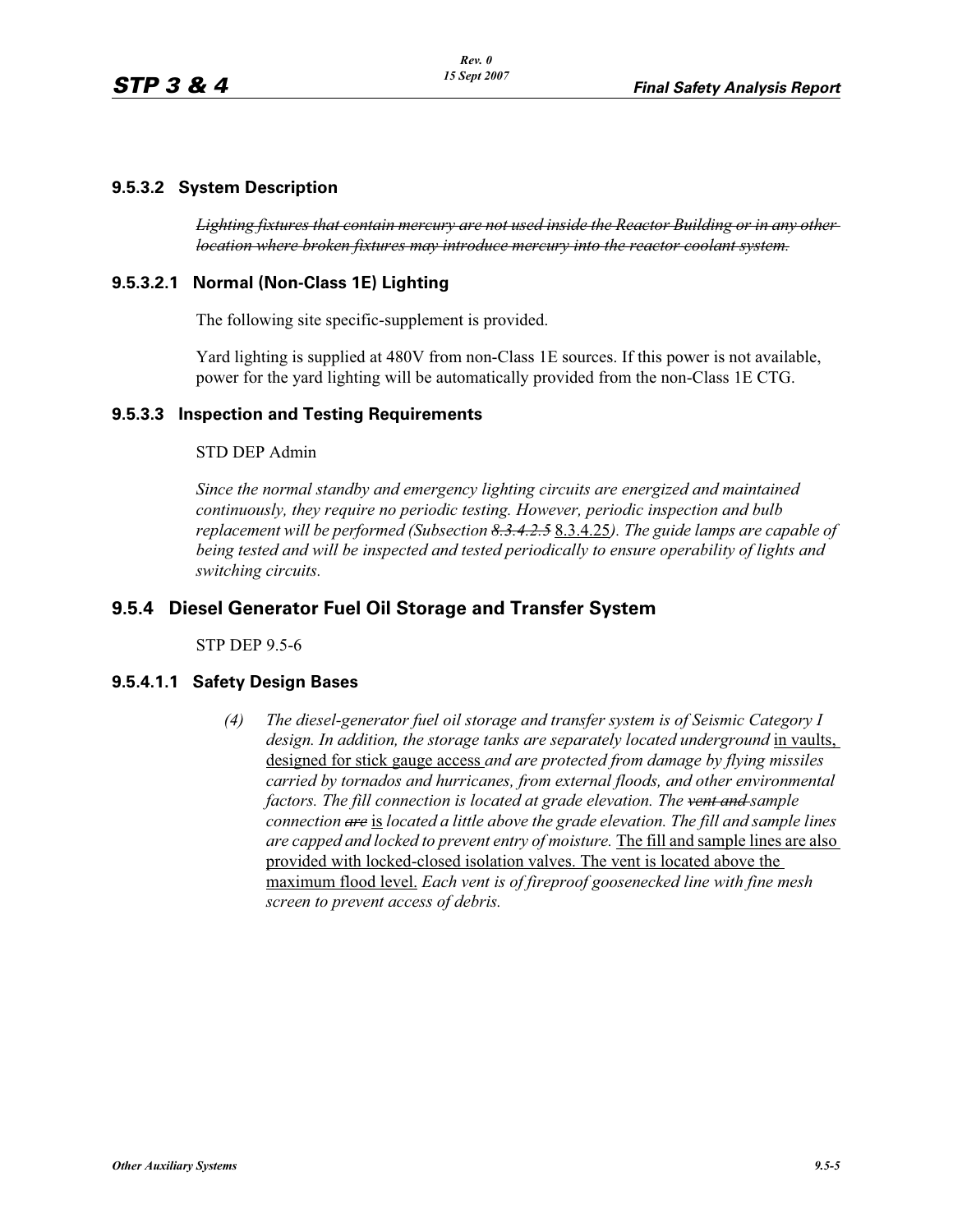#### **9.5.4.2 System Description**

*The diesel-generator fuel oil storage and transfer system for each engine consists of a yard 7 day storage tank, a fuel oil day tank,* two *fuel oil transfer pump* pumps, located inside the storage tank, *suction strainer, duplex filter, instrumentation and controls, and the necessary interconnecting pipe and fittings. A bleed line returns excess fuel oil from the day tank for recirculation to the yard storage tank.* A gravity drain is supplied from the bottom of each of the yard storage tanks. These drains periodically remove any water accumulation and sediment from the tanks. The suction of the fuel oil transfer pumps is elevated two to three inches above the tank low points to allow some tank volume for the settling of any water. *Day tank elevation is such that the engine fuel oil pump operates with flooded suction. The bottom of the day tank will never be lower than the pump suction centerline.*

#### **9.5.4.3 Safety Evaluation**

*The Seismic Category I portions of diesel-generator fuel oil piping will be* is *routed in tunnels between the storage tanks and the Reactor Building. The system will be* is *provided with a protection against external and internal corrosion. The buried portion of the* storage *tanks,*  located in vaults, *and piping will be* are provided with waterproof protective coating. *and an impressed current-type cathodic protection, to control the external corrosion of underground piping system. The impressed current-type cathodic protection system will be designed to prevent the ignition of combustible vapors or fuel oil present in the fuel oil system, in accordance with Regulatory Guide 1.137, Paragraph C.1.g.*

#### **9.5.4.4 Tests and Inspections**

*Each fuel oil storage tank will be emptied and accumulated sediments be removed every 10 years to perform the ASME Section XI, Article IWD-2000 examination requirements.*

*In accordance with Regulatory Guide 1.137, periodic surveillance of cathodic protection for underground piping system will be provided, not to exceed a 12-month interval, to make sure that adequate protection exists. At intervals not exceeding 2 months, each of the cathodic protection rectifiers shall be inspected.* 

*New fuel oil will be tested for specific gravity, cloud point and viscosity and visually inspected for appearance prior to addition to ensure that the limits of ASTM D975 are not exceeded. Analysis of other properties of the fuel oil will be completed within two weeks of the fuel transfer.*

#### **9.5.5 Diesel-Generator Jacket Cooling Water System**

STD DEP 9.5-1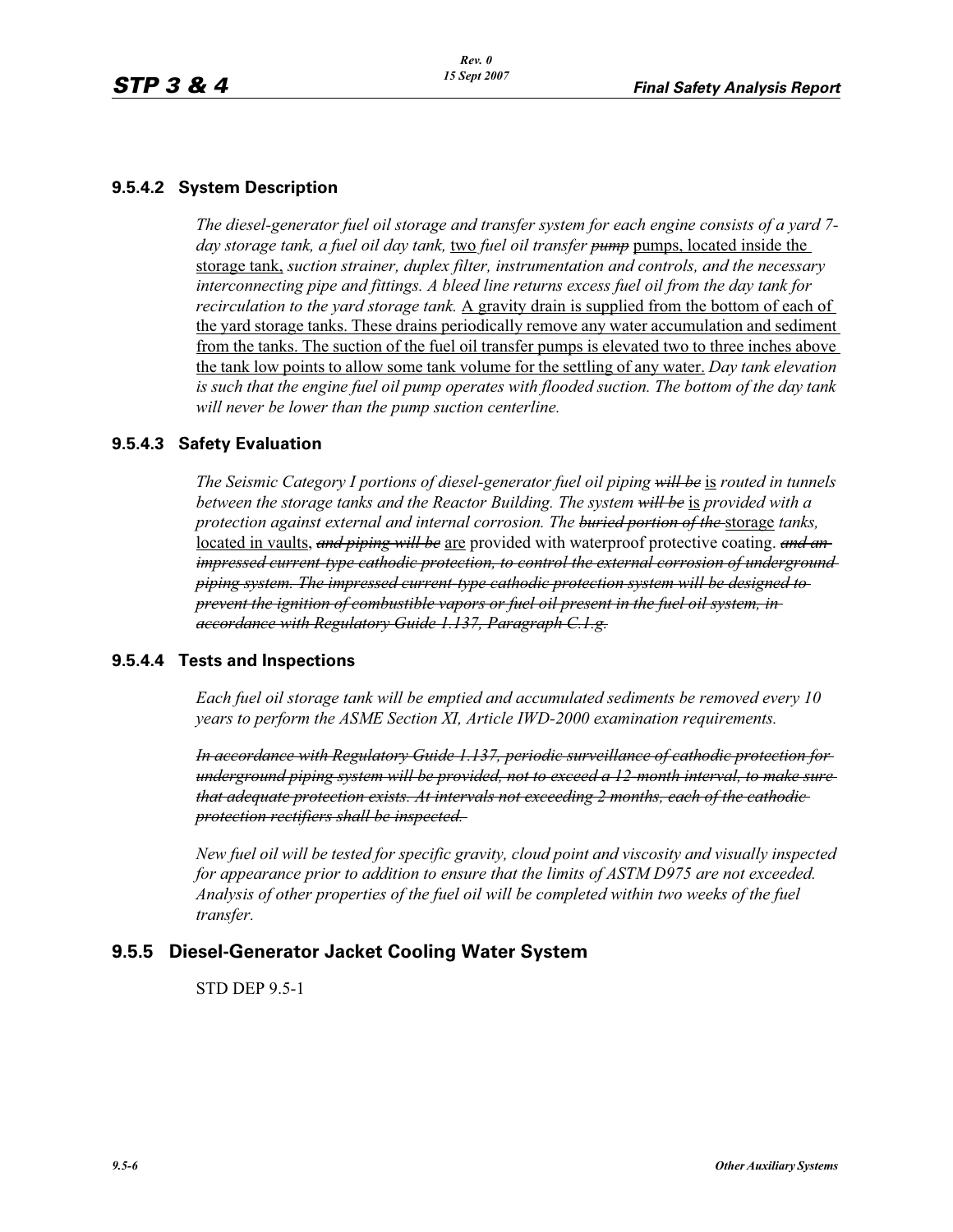#### **9.5.5.4 Tests and Inspection**

*To ensure the availability of the diesel-generator cooling water system, scheduled inspection and testing of the equipment is performed in accordance with Regulatory Guide 1.108, 1.9, as part of the overall engine performance checks.*

## **9.5.10 Motor-Generator Set**

STD DEP 9.5-3

STD DEP 8.3-1

#### **9.5.10.2 System Description**

*Two MG sets are provided; each is connected to an independent 6.9* 13.8 *kV power bus. The individual power buses are separated from one another by unit auxiliary transformer* transformers *and circuit breakers. Each MG set is designed to provide constant voltage and constant frequency power to three adjustable speed drives (ASDs). These ASDs are the static converter devices which generate the appropriate variable voltage, variable frequency power to the connected RIPs.*

*Each MG set consists of the following components:*

- *(1) An induction motor.*
- *(2) A generator and excitation system. The exciter design is of brushless type.*
- *(3) A flywheel of appropriate moment of inertia to satisfy the pump speed coastdown requirements as specified in Subsection 9.5.10.1.*
- *(4) Control and protective circuits. The control circuit is designed to maintain generator output at a fixed voltage-to-frequency (V/f) ratio for optimum RIP speed modulation. Protective logic and circuits, monitoring instrument, annunciators, indicators, etc. are provided to protect the MG set components from being damaged by consequences of abnormal equipment operation.*

*The MG set does not interface directly with the ASD/RIP loads; it interfaces with the loads through three isolation* three vacuum circuit breakers (VCBs) and three ASD input *transformers*. *These isolation* Each VCB provides for automatic or manual disconnection of the associated ASD input transformer and ASD/RIP motor load from the generator power output. The ASD input *transformers provide two functions in the RIP power supply systems. They step down the MG set voltage output to the level compatible with the rectifier*  $\epsilon$  *<i>ireally in the ASD. Also, by phase-shifting the output of the three transformers by ±20 degrees among one another, a majority of the harmonic currents produced by the 6-pulse ASD converter is canceled, thus preventing most of the negative-phase-sequence current from flowing back into the generator* Also, by applying phase-shifting principles for the design of the ASD input transformers, the level of the harmonic currents produced by the three operating ASD converters are greatly reduced, as compared to the harmonic currents that would be produced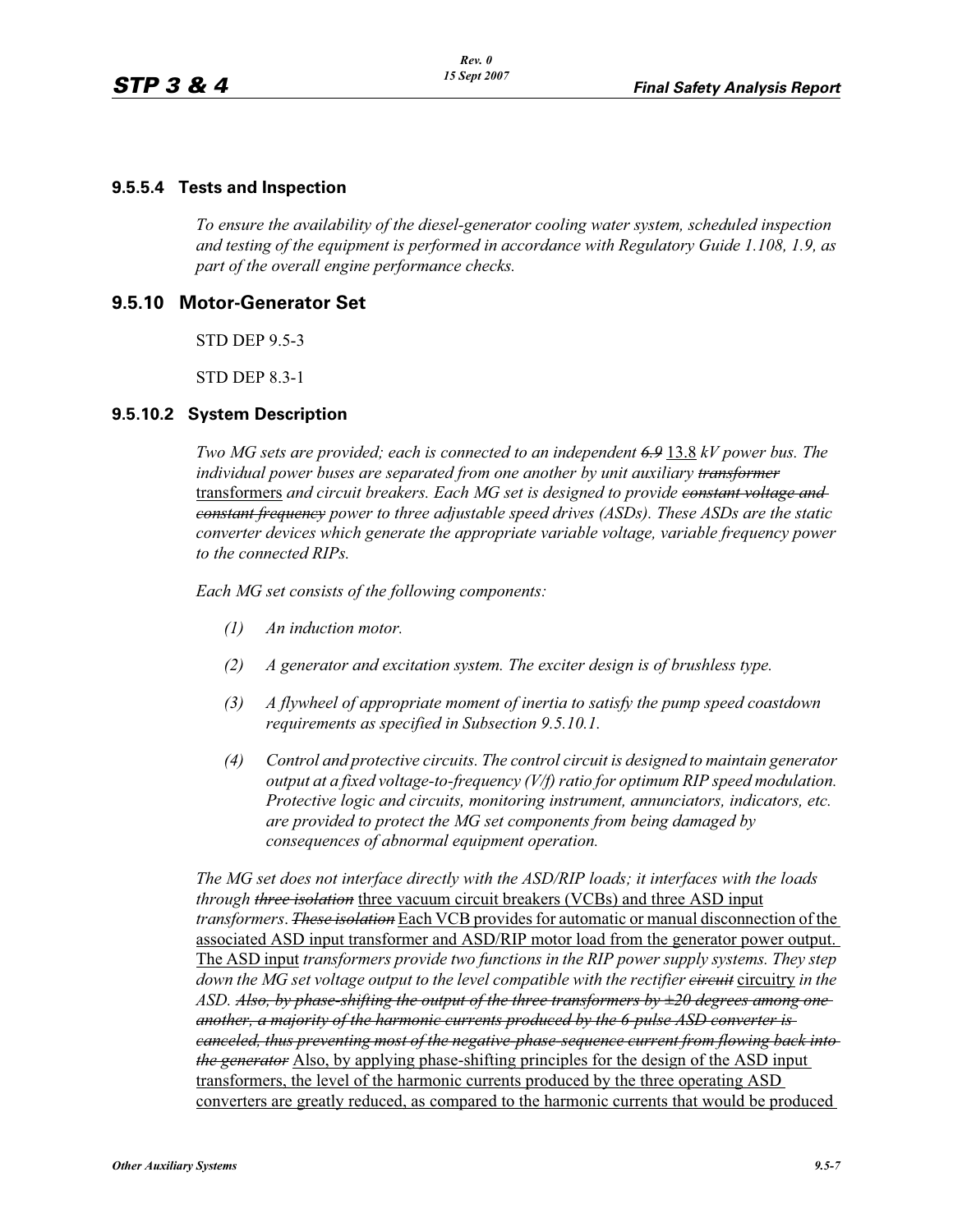by an equivalent single input transformer with an associated single 6-pulse type ASD converter design, thus minimizing the harmonic currents flowing back into the generator.

*The MG set will be started with no load. This is accomplished by first leaving all connected ASD loads in their tripped position* shutdown or tripped status. *The MG set motor is started by a control switch in the main control room, and accelerates directly to the rated speed. The connected ASD loads are then sequentially placed online by the control room operator through issuance of proper mode switch commands. The MG set output varies from no load to full load in accordance with the variable operating speed of the RIP's* RIPs . *Shutdown of the MG sets is the exact reverse of the startup.*

## **9.5.11 Combustion Turbine/Generator**

## STD DEP 8.3-1

The Combustion Turbine Generator revised design description was provided in ABWR Licensing Topical Report NEDO-33335, "Advanced Boiling Water Reactor (ABWR) Plant Medium Voltage Electrical System Design" dated May 2007. The mark-up information for pages 9.5-62, 9.5-63 and 9.5-64 in Appendix B of Topical Report is incorporated by reference.

## **9.5.12 Lower Drywell Flooder**

STD DEP 9.5-2

## **9.5.12.1 Design Basis**

*The equipment shall meet the following performance criteria:*

- *(1) The LDF shall provide a flow path from the suppression pool to the lower drywell when the drywell air space temperature reaches* a nominal temperature of *260°C.*
- *(7) The LDF shall distribute flow evenly around the circumference of the lower drywell.*

## **9.5.12.2 System Description**

*The LDF, shown schematically in Figure 9.5-3, provides a flow path for suppression pool water into the lower drywell area during severe accident scenario that leads to core meltdown, vessel failure, and deposition of molten corium on the lower drywell floor. Molten corium is a molten mixture of fuel, reactor internals, the vessel bottom head and control rod drive components. The flow path is opened when the lower drywell airspace temperature reaches*  $260^{\circ}\text{C} \pm 10^{\circ}\text{C}$ *.* 

*The LDF consists of ten pipes that run from the vertical pedestal vents into the lower drywell. Each pipe contains* has an isolation valve and *a fusible plug valve connected to the end of the pipe that extends into the lower drywell by a flange. The fusible plug valves open when the drywell air space (and subsequently the fusible plug) temperature reaches 260°C* ± 10°C. *When the fusible plug valves open, a minimum of 10.5 L/s of suppression pool water will be supplied through each flooder pipe (105 L/s total) to the lower drywell to quench the corium, flood the lower drywell and remove corium decay heat, which is estimated at 1% of rated thermal power. The flow rate is based on a minimum hydrostatic head of 200 mm above the flooder pipe inlet*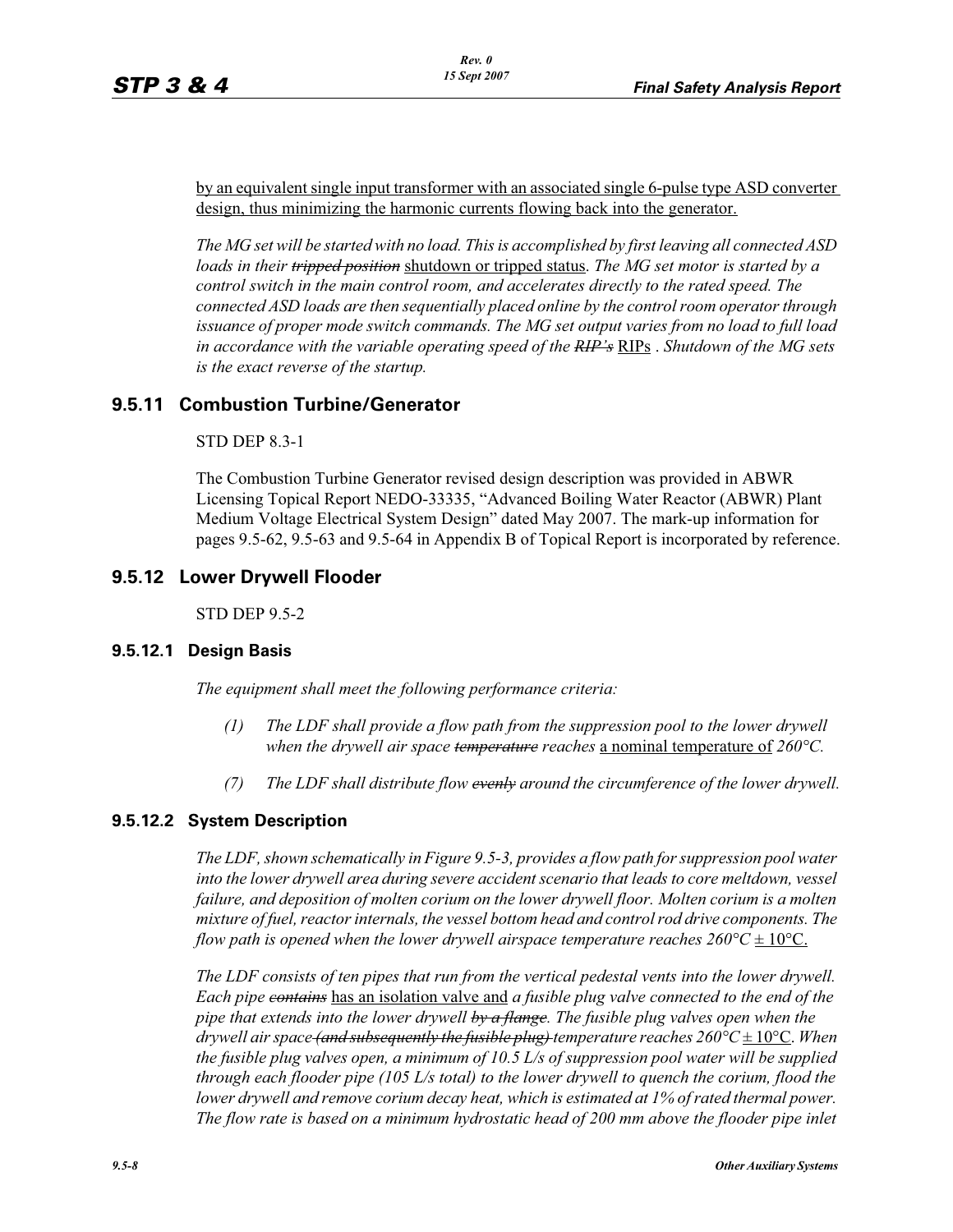*centerline and takes the frictional losses through the flooder pipe and fusible plug valve into account.*

*The fusible plug valves are made from flanges welded to the end of the vent inside the lower drywell area. The inner diameter of the pipe is slightly enlarged to accommodate a stainless steel separation disk, an insulating disk and fusible metal. The stainless steel disk prevents suppression pool water from corroding the plug material. The insulating disk thermally insulates the fusible metal from the wetwell water to assure that the fusible metal is not cooled by wetwell water and prevented from melting during the severe accident high lower drywell temperature conditions. Teflon was selected for the insulating disk because it has a softening temperature of 400°C and a maximum continuous operating temperature of 288°C, both of which are above the plug melting temperature. Furthermore, teflon has high chemical resistance and will not adhere to the stainless steel plug or the fusible plug. The end of the fusible plug valve is covered with a plastic cover that has a low melting point. The purpose of the cover is to avoid corrosion of the fusible metal material and to assure that any toxic components from the fusible metal material that might be released do not escape into the lower drywell area during normal plant operation.* The fusible plug valves open fully, and stay open when the air surrounding the fusible plug valves reaches  $260^{\circ}C \pm 10^{\circ}C$ . Opening of the valves is triggered by a temperature sensitive fusible plug (or fusible link) that melts when the surrounding air in the lower drywell reaches the opening temperature of 260°C nominal. The temperature sensitive fusible material is isolated from the thermal effects of the suppression pool water inside the fusible plugs as required, to assure consistent operation when the 260°C nominal opening temperature is reached. The fusible plug valves are not pressure relief valves. The pressure retaining portions of the fusible plug valves that contact the suppression pool water are made from stainless steel materials. The seals and gaskets used are compatible with suppression pool water at the design pressure and temperature listed in Subsection 9.5.12.3.1. The fusible plug valves have zero leakage under all operating and accident conditions, until the surrounding air temperature reaches  $260^{\circ}$ C  $\pm 10^{\circ}$ C. The temperature sensitive fusible material is protected or isolated, as required, from the following: moisture and humidity in the lower drywell, contact with personnel or equipment in the lower drywell, or release of any toxic components to the lower drywell (except during heat-up to 260°C).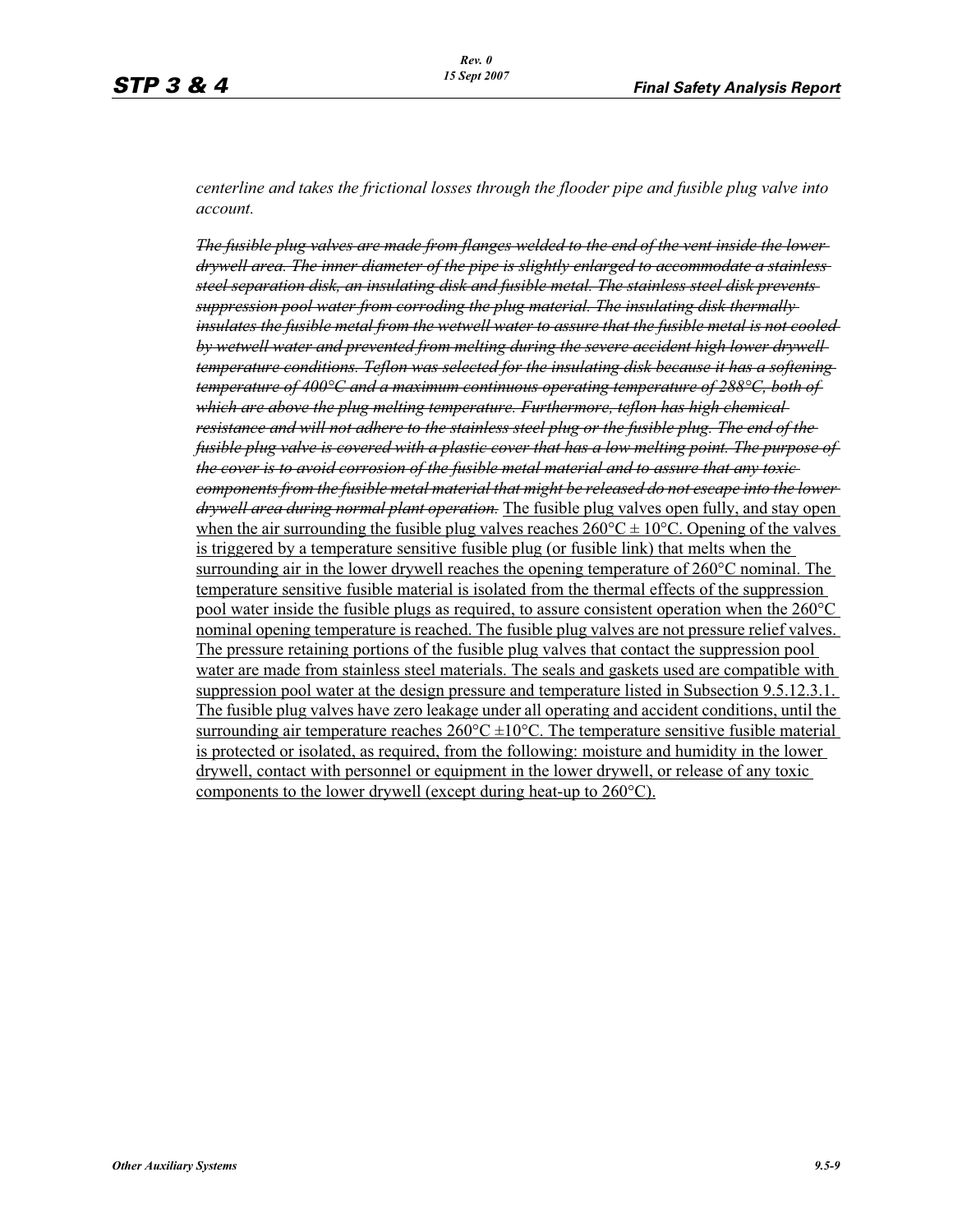## **9.5.12.3 Safety Evaluation**

#### **9.5.12.3.1 General Evaluation**

The fusible plugs are passive, safety-related components, but are non-ASME Code components due to their application and function of opening at a set temperature ( $260^{\circ}$ C $\pm$  10<sup>o</sup>C).

*The fusible plug is required to open fully when the outer metal temperature of* air surrounding *the valve reaches 260°C*  $\pm 10^{\circ}$ *C during a severe accident and to pass a minimum of 10.5 L/s with 375 mm of water above the valve inlet* flange.

A plastic cover on the valve outlet seals the valve from the intrusion of moisture that could cause corrosion of the fusible metal material. The plastic cover has a melting point below  $130^{\circ}$ C and greater than 70°C and is required to melt completely or offer minimal resistance to valve opening when the opening temperature is reached.

#### **9.5.12.4 Testing and Inspection Requirements**

*No testing of the LDF system will be required during normal operation. During refueling outages, the following surveillance would be required:*

- *(1) During each refueling outage, verify that there is no leakage from the fusible plug valve flange or outlet when the suppression pool is at its maximum level*
- *(2) Once every two refueling outages, lower suppression pool water level or plug the flooder pipe inlet and replace two fusible plug valves. Test the valves that were removed to confirm their function. This practice follows the precedent set for inservice testing of Standby-Liquid Control System (SLCS) explosive valves in earlier boiling water reactors.*
- *(2)* Once every two refueling outages, two of the fusible plugs valves are tested to demonstrate proper opening function and triggering of the opening at the proper temperature. These tests may be performed together or separately, and the two fusible plug valves tested (or temperature sensitive materials) will be replaced.

## **9.5.13 COL License Information**

#### **9.5.13.1 Contamination of the Diesel Generator Combustion Air Intake**

The following site-specific supplement addresses COL License Information Item 9.18.

Measures will be undertaken prior to and subsequent to testing of the diesel generators to restrict contaminating substances from the STP site which may be available to the diesel generator air intakes. (COM 9.5-3)

#### **9.5.13.2 Use of Communication System in Emergencies**

The following standard supplement addresses COL License Information Item 9.19.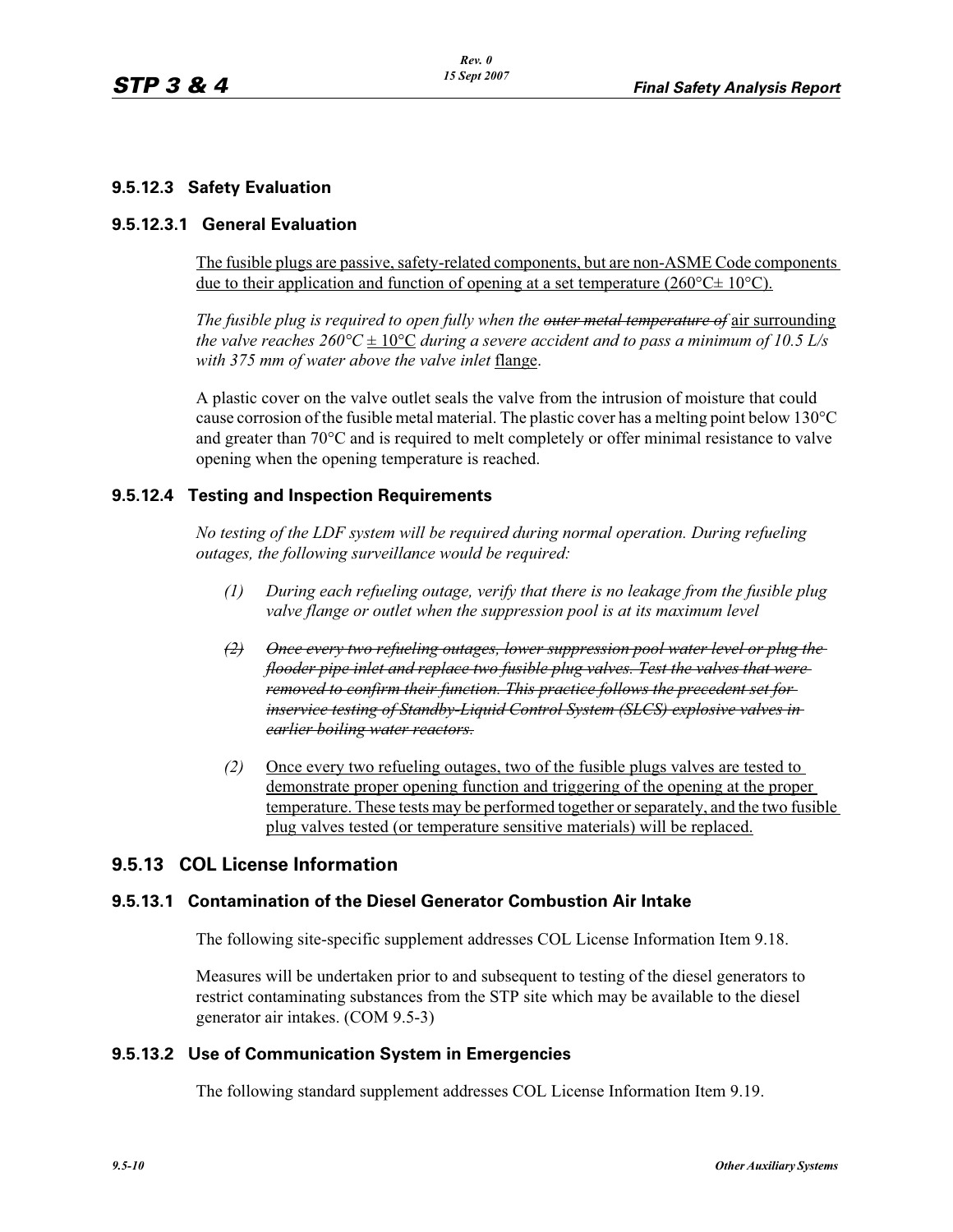Procedure(s) for use of the plant communication system in emergencies including from RSS in the event of a main control room fire will be developed prior to fuel load. These procedures will be developed consistent with the plant operating procedure development plan which was provided to the NRC in ABWR Licensing Topical Report NEDO-33297, "Advanced Boiling Water Reactor (ABWR) Procedures Development Plan," dated January 2007. (COM 9.5-4)

## **9.5.13.3 Maintenance and Testing Procedure for Communication Equipment**

The following standard supplement addresses COL License Information Item 9.20.

Procedure(s) for maintenance and testing of the plant communication systems will be developed prior to fuel load. These procedures will be developed consistent with the plant operating procedure development plan which was provided to the NRC in ABWR Licensing Topical Report NEDO-33297, "Advanced Boiling Water Reactor (ABWR) Procedures Development Plan," dated January 2007. (COM 9.5-5)

### **9.5.13.4 Use of Portable and Hand Light in Emergency**

The following standard supplement addresses COL License Information Item 9.21.

The design of the lighting system complies with BTP CMEB 9.5-1, position C.5.g (1) and (2) as discussed below.

Suitable fixed and portable emergency lighting devices are available as follows:

- *(1)* Fixed self-contained lighting consisting of fluorescent or sealed-beam units with individual 8-hour minimum battery power supplies are available in areas that must be manned for safe shutdown and for access and egress routes to and from all fire areas. Safe shutdown areas include those required to be manned if the control room must be evacuated.
- *(2)* Suitable sealed-beam battery-powered portable hand lights are available for emergency use by the fire brigade and other operations personnel required to achieve safe plant shutdown.

## **9.5.13.5 Vendor Specific Design of Diesel Generator Auxiliaries**

The following standard supplement addresses COL License Information Item 9.22.

The as-built diesel generator support systems (i.e., the Diesel Generator Fuel Oil System, the Diesel Generator Cooling Water System, the Diesel Generator Starting Air System, the Diesel Generator Lubrication System, the Diesel Generator Combustion Air Intake and Exhaust System) will be reviewed for any differences in design from those discussed in Subsections 9.5.4 through 9.5.8 of the reference ABWR DCD, respectively. The FSAR will be updated in accordance with 10 CFR 50.71(e) to identify any departures. (COM 9.5-6)

In accordance with 10 CFR 50.71(e), the FSAR will be updated to provide the following asbuilt information:

*(1)* Not Used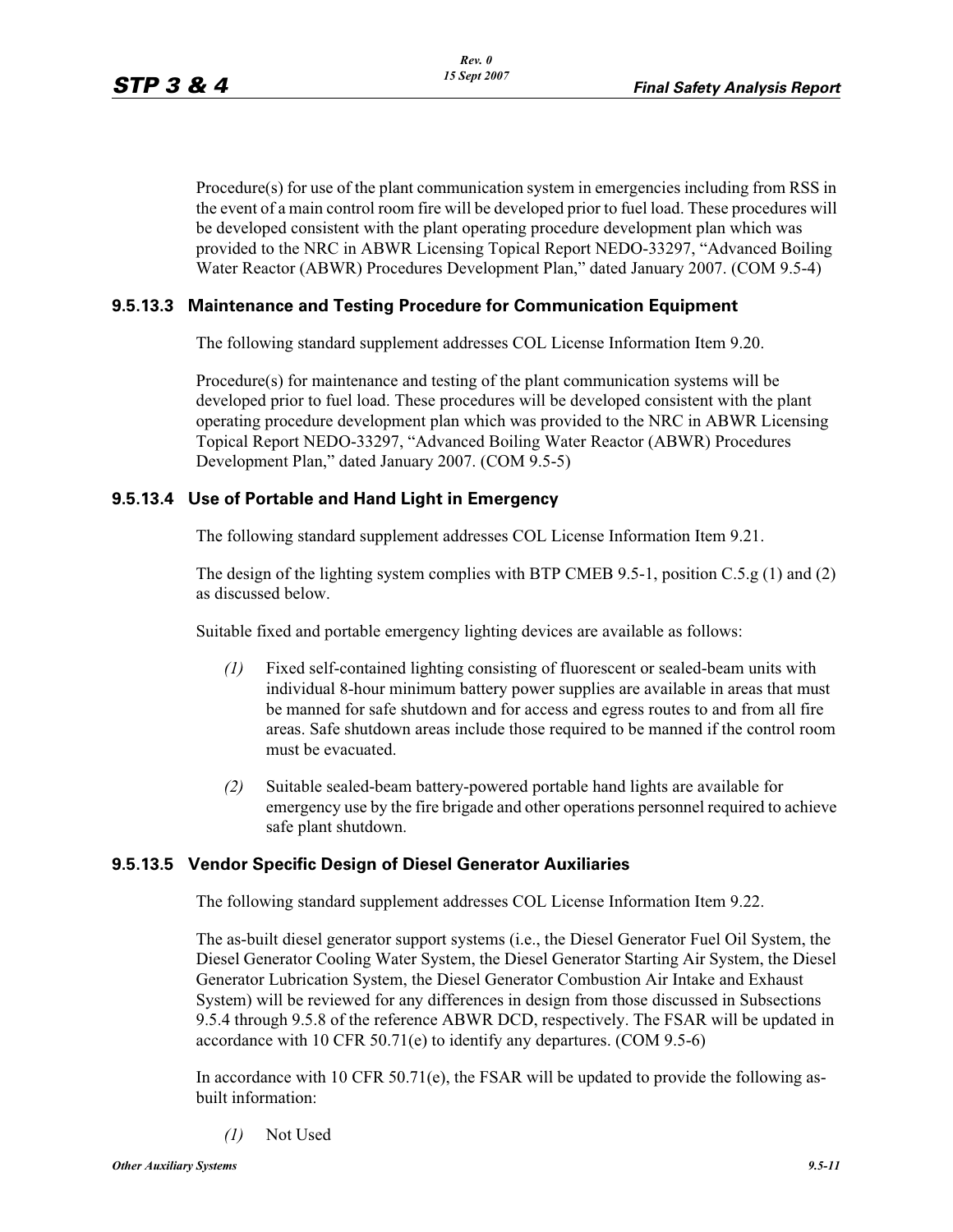- *(2)* Provision for stick gauges on fuel storage tanks for the Diesel Generator Fuel Oil Storage and Transfer System.
- *(3)* A description of engine cranking devices for the Diesel Generator Starting Air System (Subsection 9.5.6.).
- *(4)* Duration of cranking cycle and number of engine revolutions per start attempt for the Diesel Generator Starting Air System (Subsection 9.5.6.).
- *(5)* Lubrication system design criteria (pump flows, operating pressure, temperature differentials, cooling system heat removal capabilities, and electric heater characteristics) for the Diesel Generator Lubrication System (Subsection 9.5.7.).
- *(6)* Selection of a combustion air flow capacity sufficient for complete combustion in the Diesel Generator Combustion Air Intake and Exhaust System (Subsection 9.5.8.).
- *(7)* Volume and design pressure of air receivers (sufficient for 5 start cycles per receiver) for the Diesel Generator Starting Air System (Subsection 9.5.6.).
- *(8)* Compressor size (sufficient discharge flow to recharge the system in 30 minutes or less) for the Diesel Generator Starting Air System (Subsection 9.5.6.).

## **9.5.13.6 Diesel Generator Cooling Water System Design Flow and Heat Removal Requirements**

The following standard supplement addresses COL License Information Item 9.23.

In accordance with 10 CFR  $50.71(e)$ , the FSAR will be updated to provide the following asbuilt information: the design flow and heat removal requirements for the Diesel Generator Cooling Water System (Subsection 9.5.5.), including the design heat removal capacities of all the coolers and heat exchangers in the system. (COM 9.5-7)

In accordance with 10 CFR 50.71(e), the FSAR will be updated to provide the following as-built information:

- *(1)* Type of jacket water circulating pumps (i.e., motor-driven or others) (Subsection  $9.5.5$ ).
- *(2)* "Amot" brand or equal type of temperature sensor (per NUREG/CR-0660, Page V-17, Recommendation under Item 4).
- *(3)* Expansion tank capacity (Subsection 9.5.5).
- *(4)* NPSH of jacket water circulating pump (Subsection 9.5.5).
- *(5)* Cooling water loss estimates (Subsection 9.5.5).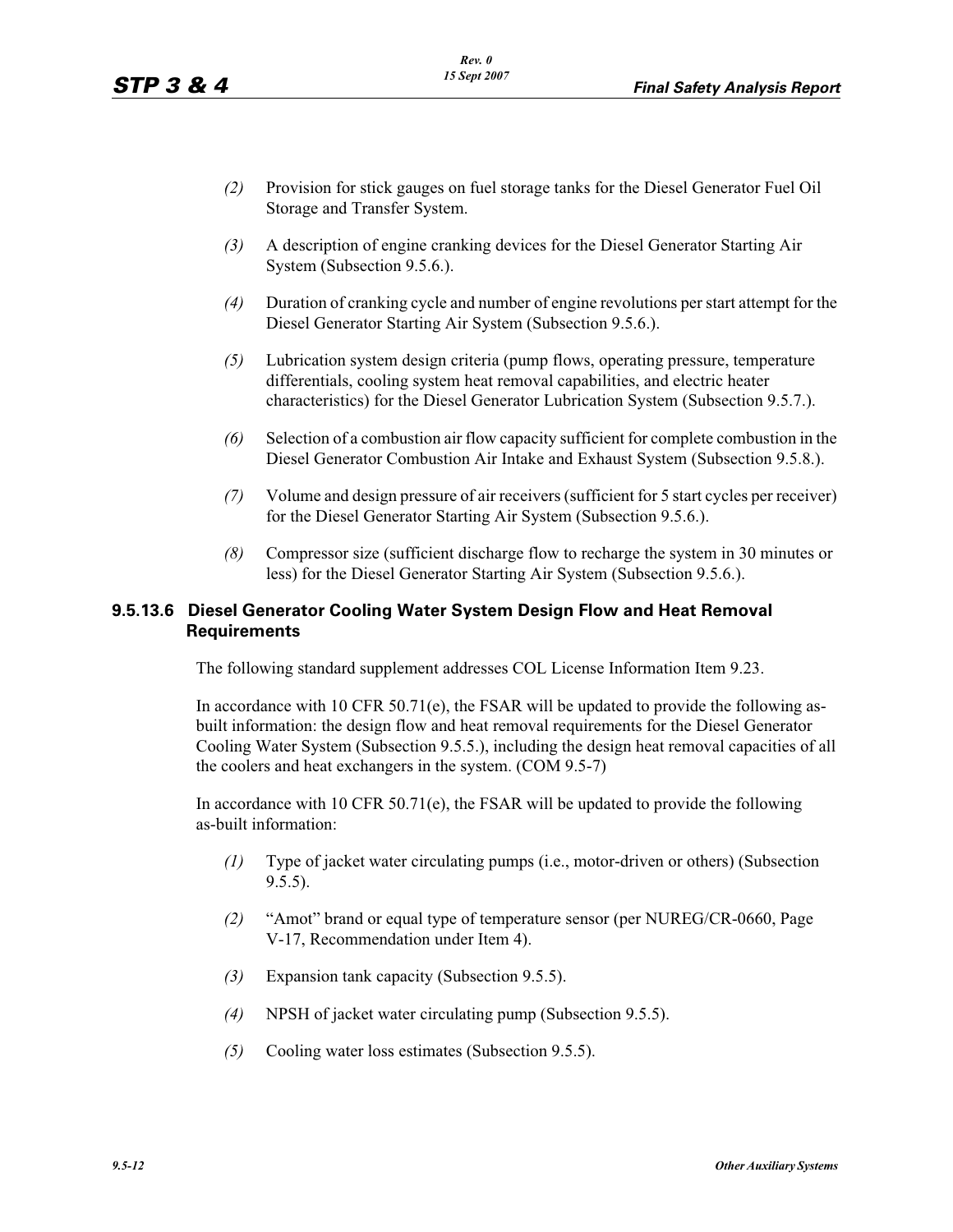## **9.5.13.7 High Energy Piping Penetration Seals**

The following site-specific supplement addresses COL License Information Item 9.24.

STP high energy piping penetrations through 3-hour fire rated walls will be provided with 3-hour fire-rated penetration seals in accordance with a nationally recognized laboratory tested and approved assemblies. Actual construction of a specific tested penetration seal assembly will be made after field verification of the dimensions, configuration, and orientation of the as-constructed penetration with all penetrating pipes and other commodities identified.

Tested penetration seal assembly design ratings normally include sealing product qualifications for high temperature exposure and some limited lateral movement of the penetrating items. For high energy piping penetrating fire barriers, fire rated boot seals with annular thermal insulation for high temperature pipe applications that include lateral or axial movement may be used.

Should the criteria requirements for the specific penetration seal exceed the design ratings of the tested assembly, a substitute will be adequate to withstand the hazards associated with the area, based on an equivalency engineering evaluation established by a qualified fire protection engineer. Fire endurance and performance qualification testing of the products, assembly or portions thereof may be performed to support the equivalency engineering evaluation. Appropriate test methodology and acceptance criteria will be established for the proposed equivalent penetration seal assembly construction. ASTM E 814 Standard Test Method for Fire Tests of Through-Penetration Fire Stops, 1994 edition and NFPA 251 Standard Methods of Tests of Fire Resistance of Building Construction and Materials, 2006 edition will be used as appropriate. STP structural fire barriers and penetration fire barriers testing and qualifications, fire endurance testing methods and acceptance criteria are consistent with Regulatory Position C.4.2.1.5 in RG 1.189, Revision 1.

## **9.5.13.8 Diesel Generator Requirements**

The following site-specific supplement addresses COL License Information Item 9.25.

- *(1)* Diesel Generator procedures will be provided that require loading of the engine up to a minimum of 40% of full load (or lower per manufacturer's recommendation) for 1 hour following up to 8 hours of continuous no-load or light-load operation. (COM 9.5-8)
- *(2)* The vendor-specific design for the Diesel Generator Starting Air System will be reviewed to assure it meets NUREG/CR-0660 Recommendations 2.a and 2.b. All contactors and relays will have dust tight enclosed contacts of the bifurcated type as manufactured by Struthers-Dunn or equal. All contactors and relays for the Diesel Generator equipment will be enclosed in dust-tight steel cabinets having fully gasketed doors and other openings. Other equipment which may have louvers for ventilation, such as the static exciter cabinets, will also have dust-tight gasketed doors and filter equipped louvers of sufficient number for proper cooling and protection of the field flasher contacts.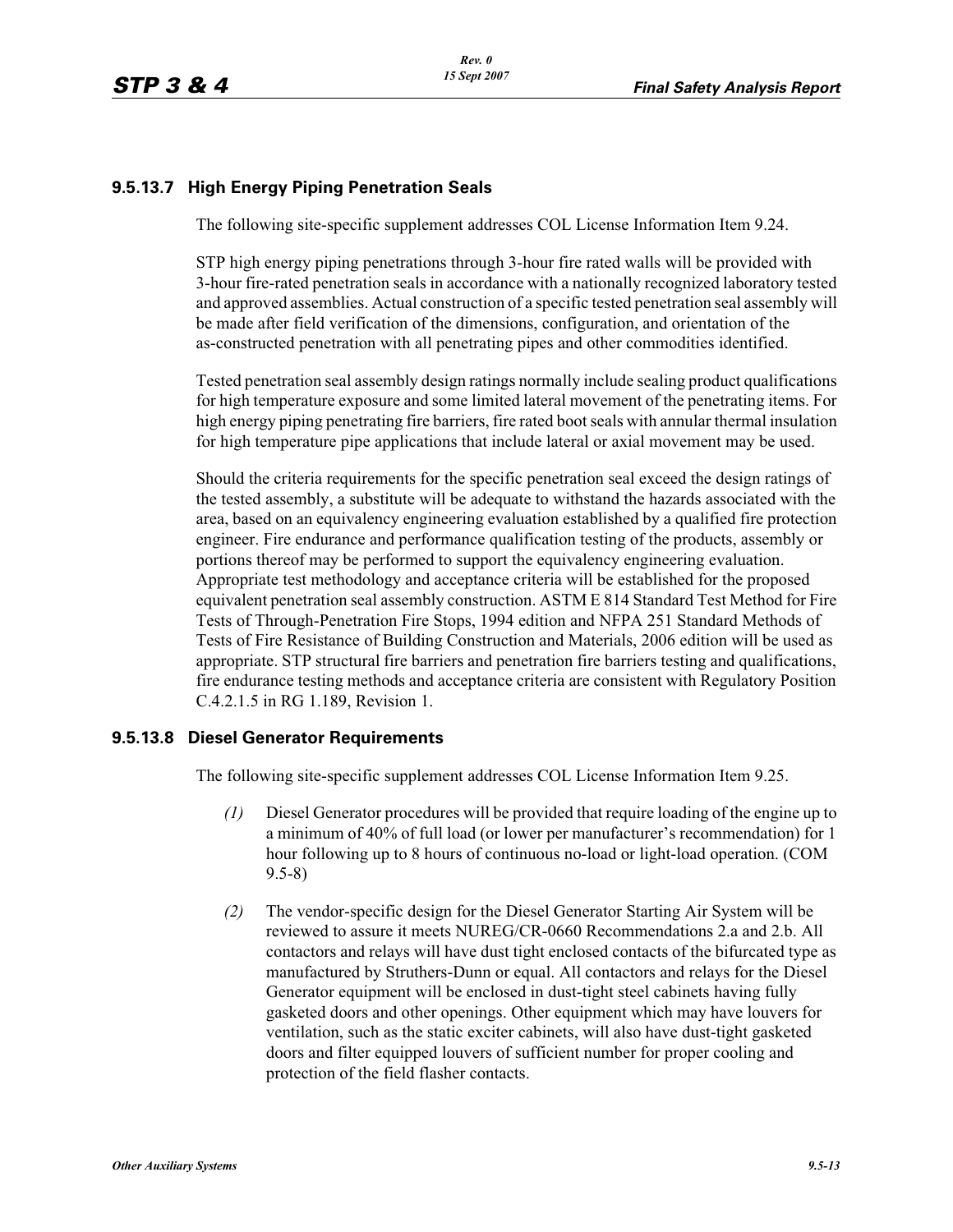STP will adhere to NUREG/CR-0660 Recommendation 2.d by periodically wetting the ground where construction work is being done adjacent to an operating power plant to reduce blowing dust and dirt.

STP will adhere to NUREG/CR-0660 Recommendation 5 by using concrete or masonry type paint on the floors of all rooms of the Diesel Generator units which may house any electrical contactors, relays, circuit breakers or other devices having electrical contacts which are part of the Diesel Generator systems. (COM 9.5-9)

*(3)* See Subsection 8.3.4.2 for a discussion of diesel generator no-load or low-load operation.

### **9.5.13.9 Fire Protection Program for Protection of Special Fire Hazards Exposing Areas Important to Safety**

The following site-specific supplement addresses COL License Information Item 9.26.

Applicable fire protection program elements for the Main Transformer, Equipment Entry Lock, Fire Protection Pump House and Ultimate Heat Sink comply with Regulatory Position C.7 in RG 1.189, Revision 1. Applicable fire protection program elements include, but are not limited to, the control of combustibles, incorporation of fire protection systems and features into the facility design, fire related administrative controls and pre-installation and post-installation inspections and testing.

- *(1)* Outdoor oil-filled main transformers have oil spill confinement features or drainage away from the buildings. Transformers are located at least 50 feet from the building, or building walls within 50 feet of oil-filled transformers have no openings and have a fire resistance rating of at least 3 hours. Flammability rating of the transformer oil is the best available in the industry. Oil-filled transformers are also protected by a fixed deluge water spray system in accordance with NFPA 15, Water Spray Fixed Systems for Fire Protection.
- *(2)* Equipment Entry Lock or Large Component Entrance Building, shown in ABWR DCD Figure 1.2-8, Reactor Building Arrangement Plan at Elevation 12300mm, is a 3-hour fire resistant structure adjacent to but independent from the Reactor Building. The airlock door between the Equipment Entry Lock and the Reactor Building is airtight and fire resistant. The Large Component Entrance Building is protected by fire detection and alarms to annunciate a fire condition at the Main Control Room and automatic water sprinkler. Fire administrative controls will be implemented for access control and combustible storage in the building to assure that in-situ combustible loading is negligible and transient combustibles are reduced. Administrative Controls prevent potential ignition sources.
- *(3)* The Fire Protection Pump House is located remote from any structures onsite and is therefore protected from the effects of a fire, should it occur. The electric motordriven fire pump is separated by a 3-hour fire barrier from the diesel engine-driven fire pump installation, so the fire pumps are not subject to a common failure due to a single fire event inside the pump house. The fire protection pump house is protected by automatic water sprinklers, in addition to a fire detection and alarm system that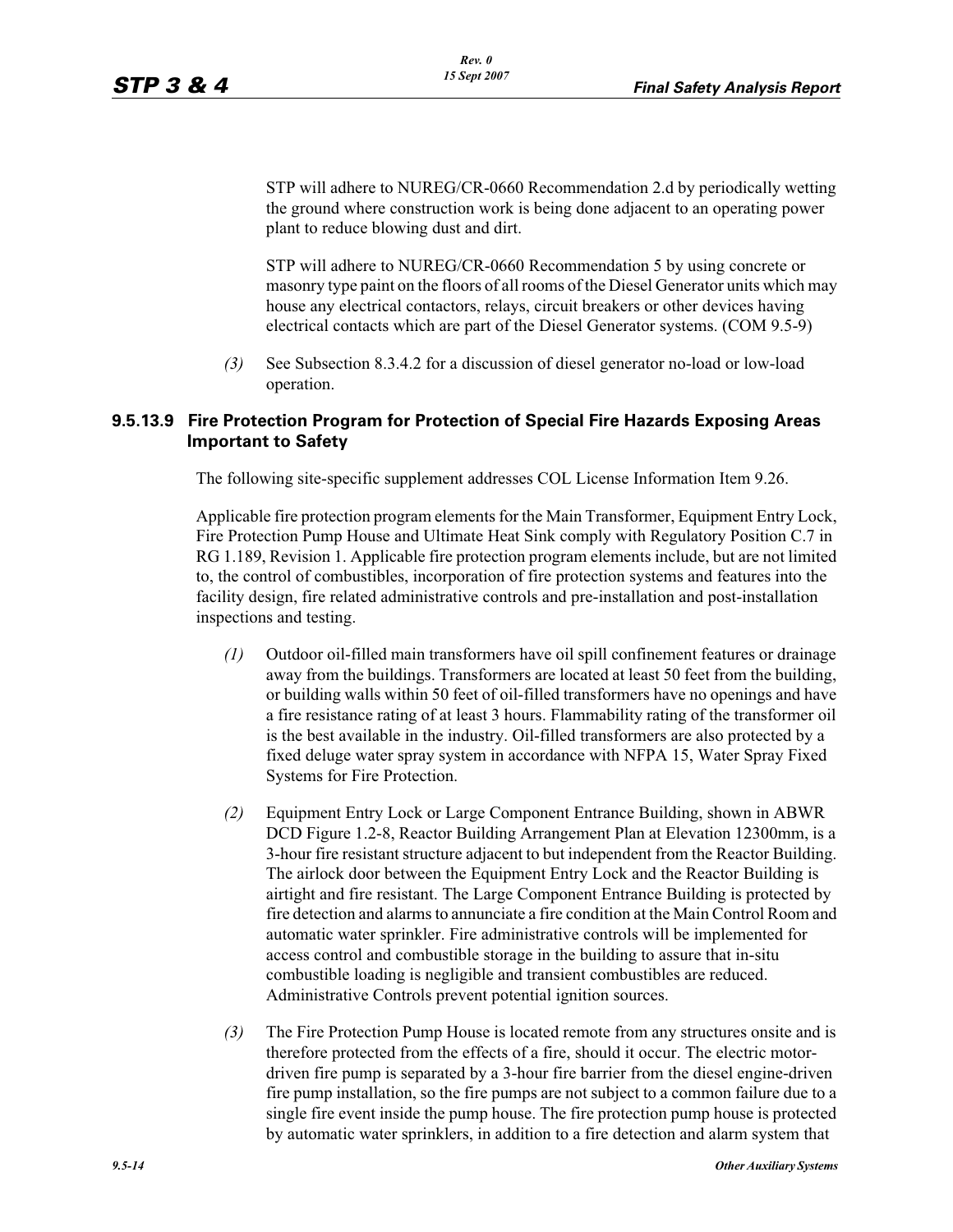annunciates a fire event in its incipient stage in the Control Room. Fire pumps installation and post-installation periodic inspections and testing comply with Regulatory Position 3.2.2 in RG 1.189, Revision 1 and applicable NFPA Standards.

*(4)* The Ultimate Heat Sink (UHS) consists of three redundant trains of forced-draft water-cooling towers. The cooling towers have a substantial reinforced concrete housing construction with non-combustible fill. The cooling towers are located with a significant physical separation distance from any structures onsite so that the UHS will not see the impact of a fire, should it occur. Wildfire hazards do not exist at the STP 3 & 4 site. Fire protection of the UHS is in accordance with NFPA 214, Standard for Water-Cooling Towers.

See Subsection 9.5.13.18 for discussion of safe shutdown following a complete burnout of a fire area/division.

### **9.5.13.10 HVAC Pressure Calculations**

The following standard supplement addresses COL License Information Item 9.27.

HVAC systems described in ABWR DCD Subsection 9.5.1.1.6 are designed with features for the dual purpose of HVAC and smoke control. The building HVAC system, when operating in smoke removal mode, is designed and calculated to achieve directional flows into the smoke removal path in order to preclude migration of products of combustion into clean areas external to the fire-affected area.

HVAC pressure calculations that establish ambient pressure distribution within the building spaces exist following HVAC equipment procurement and as-built ductwork routing. The pressure calculations incorporate HVAC ducted and non-ducted inter-compartment HVAC airflows and the resulting ambient pressurization. In-filtrations or ex-filtrations through cracks and openings are addressed in the calculations. (COM 9.5-10)

A pre-operational test procedure to confirm the capability of the smoke control mode of the HVAC systems as designed and calculated will be developed. Preoperational testing of HVAC that includes verification of its performance in smoke removal mode will be performed prior to fuel load. (COM 9.5-17)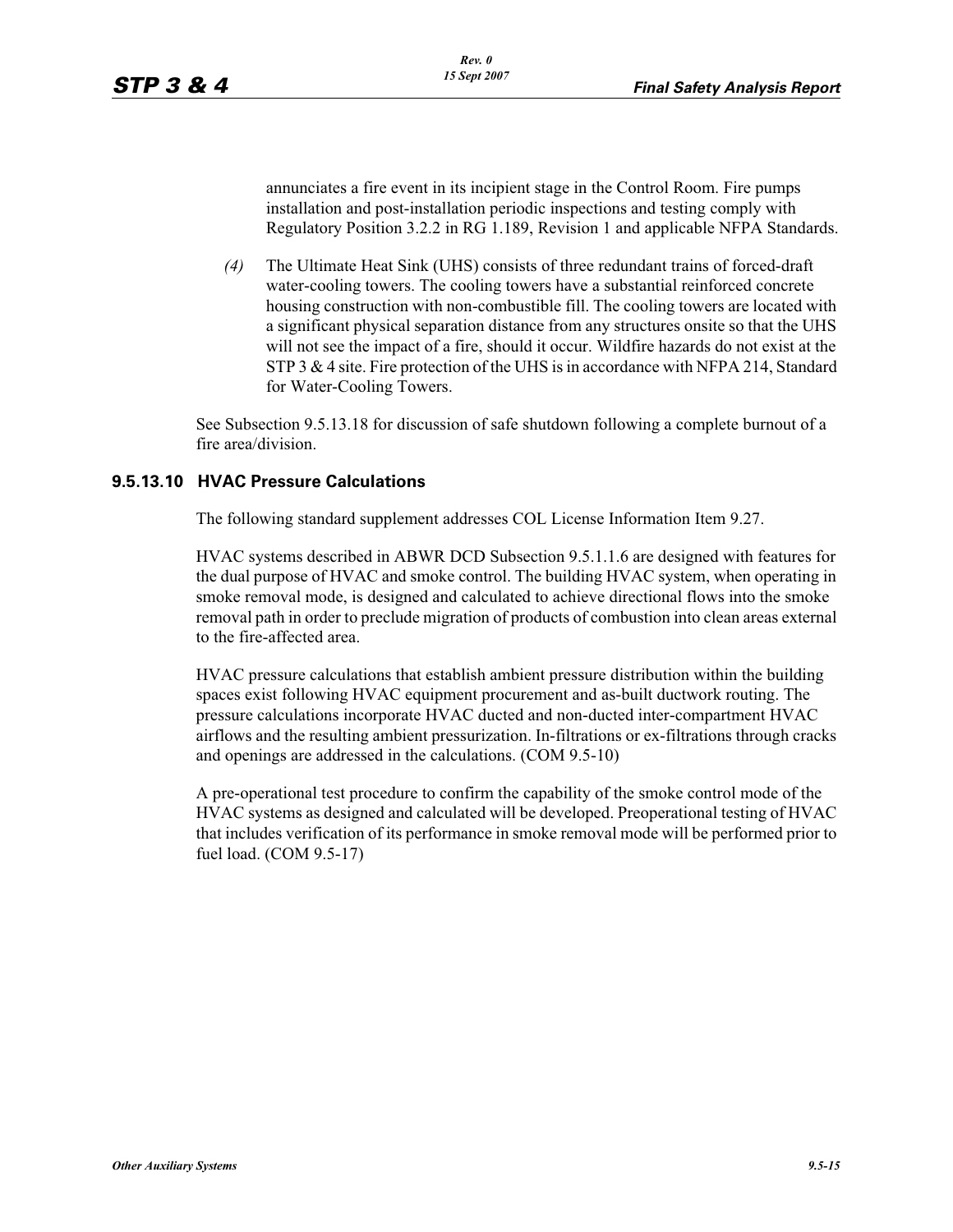## **9.5.13.11 Plant Security Systems Criteria**

The following site-specific supplement addresses COL License Information Item 9.28.

The evaluation to ensure that the plant security system design does not create the potential for adverse impacts on plant operations, testing, and maintenance and that communications coverage with security alarm stations, is accomplished as a component of the in-process engineering design effort and specification development for the plant security systems.

This evaluation will depend in part on a program for issuance and control of vital area keys to those operations personnel relied upon for unrestricted plant access for both normal and emergency local operation including access by members of the fire brigade. When necessary, operations personnel provided vital area keys are available to support other departments in achieving timely access for emergency maintenance, testing and health physics activities.

Communications coverage from all areas of the nuclear island to the central and secondary alarm stations will be evaluated and, to the extent practical, provided. Based on STPNOC experience with Unit  $1 \& 2$  there are a limited number of areas, such as high radiation areas or inside the inerted primary containment, where communications coverage is not practical. (COM 9.5-16).

Relevant design provisions include:

- - The potential for use of portable security radios to interfere with plant monitoring equipment or for electromagnetic interference to adversely impact the as-built security alarm or access systems is addressed as part of the comprehensive Electromotive Compatibility (EMC) compliance plan discussed in Tier 1 Section 3.4.B and associated ITAAC in Table 3.4, Design Commitment No. 12.
- - The STP 3 & 4 design utilizes the alternate AC combustion turbine generator (CTG) to provide emergency backup power to security lighting in the minimum isolation zone and the protected area. The CTG and related auxiliaries, including fuel oil tanks, are located wholly within the protected area and are therefore not subject to sabotage from outside the protected area. No additional evaluation is required.

#### **9.5.13.12 Not Used**

#### **9.5.13.13 Diesel Fuel Refueling Procedures**

The following standard supplement addresses COL License Information Item 9.30.

Procedures to verify that the day tank is full prior to refilling the storage tank will be developed following procurement of equipment but prior to fuel load. This procedure will reduce the possibility of sediment obstruction of fuel lines and harmful impacts on diesel generator operation. (COM 9.5-11)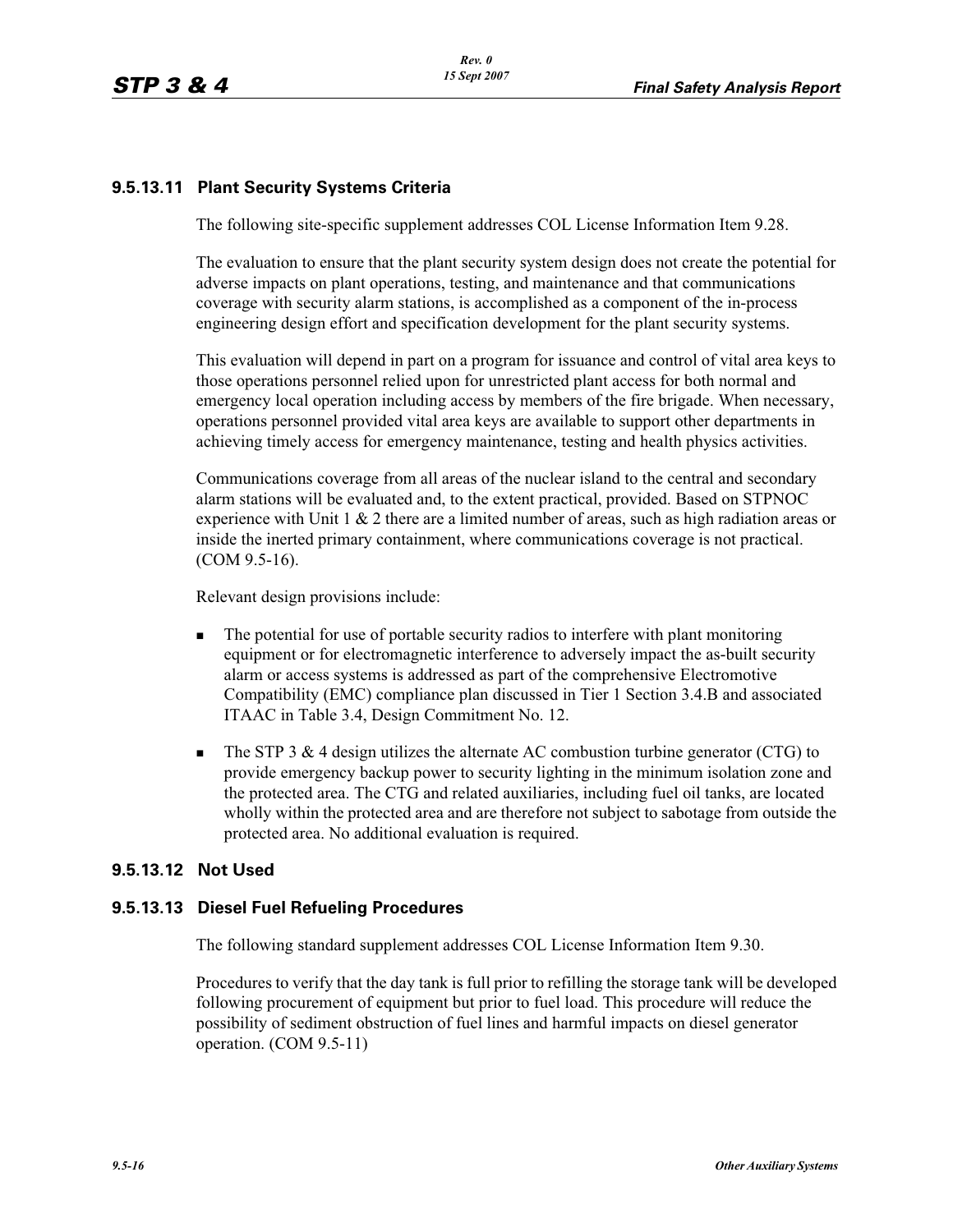#### **9.5.13.14 Portable and Fixed Emergency Communication Systems**

The following site-specific supplement addresses COL License Information Item 9.31.

The design of the portable radio communication system and the fixed emergency communication system complies with BTP CMEB 9.5-1, position C.5.g (3) and (4) as discussed below.

Emergency communications for STP 3 & 4 are discussed in the Emergency Plan. The communication system is designed in such a way that at any given moment, adequate onsite and offsite portable and fixed communication means are available for both normal and emergency conditions. The STP 3 & 4 communication system consists of the following systems and special equipment and communication lines:

## *Telephone System*

This system provides a means for routine and emergency communications between plant personnel, and with outside agencies for safe plant operation, fire fighting administration, and shutdown of the plant. Includes onsite PBX (private branch exchange) telephone system, private business lines, trunk connections with local telephone utility central office, multiplexed telephone circuits through the CenterPoint Energy private regional microwave system, two EPBX (electronic private branch exchange) switching facilities in Nuclear Support Center (NSC) and the Emergency Operations Facility (EOF).

## *Portable Radio Communications System*

This system is comprised of two way radio and radio paging systems. The two way radio system provides wireless communications within the plant, and with offsite agencies for safe operation, fire fighting, security, administration, and shutdown of the plant. The radio paging system provides radio paging to individuals or groups in one or more or all plant areas simultaneously. The plant portable radio communications system interfaces with the security system by providing communications for various security areas at the plant. Design of the plant portable radio communications system precludes interference with the communication capabilities of the plant security force.

The two way radio system consists of repeater base stations, control base stations, mobile radio units, hand-held portable radio units, and a lossy loop antenna system. A lossy loop antenna system is provided for radio coverage within power block buildings. In the event of major failure of any repeater, a talk-around channel is provided on control base stations, mobile units, and hand-held portables. This allows limited direct unit-to-unit communication between control bases, mobile units, and portables. Portables that must be used in high noise level areas (90 db ambient) are provided with a jack, plug, and noise cancelling headsets. Fixed repeaters installed to permit use of portable radio communication units are protected from exposure fire damage.

The radio paging system consists of paging transmitters, counter top paging terminal, and portable pocket pagers. Lossy loop antennas and repeaters are utilized to provide paging coverage within the power block. A paging call can be initiated by an attendant through a countertop paging terminal. In addition, a paging terminal telephone interface allows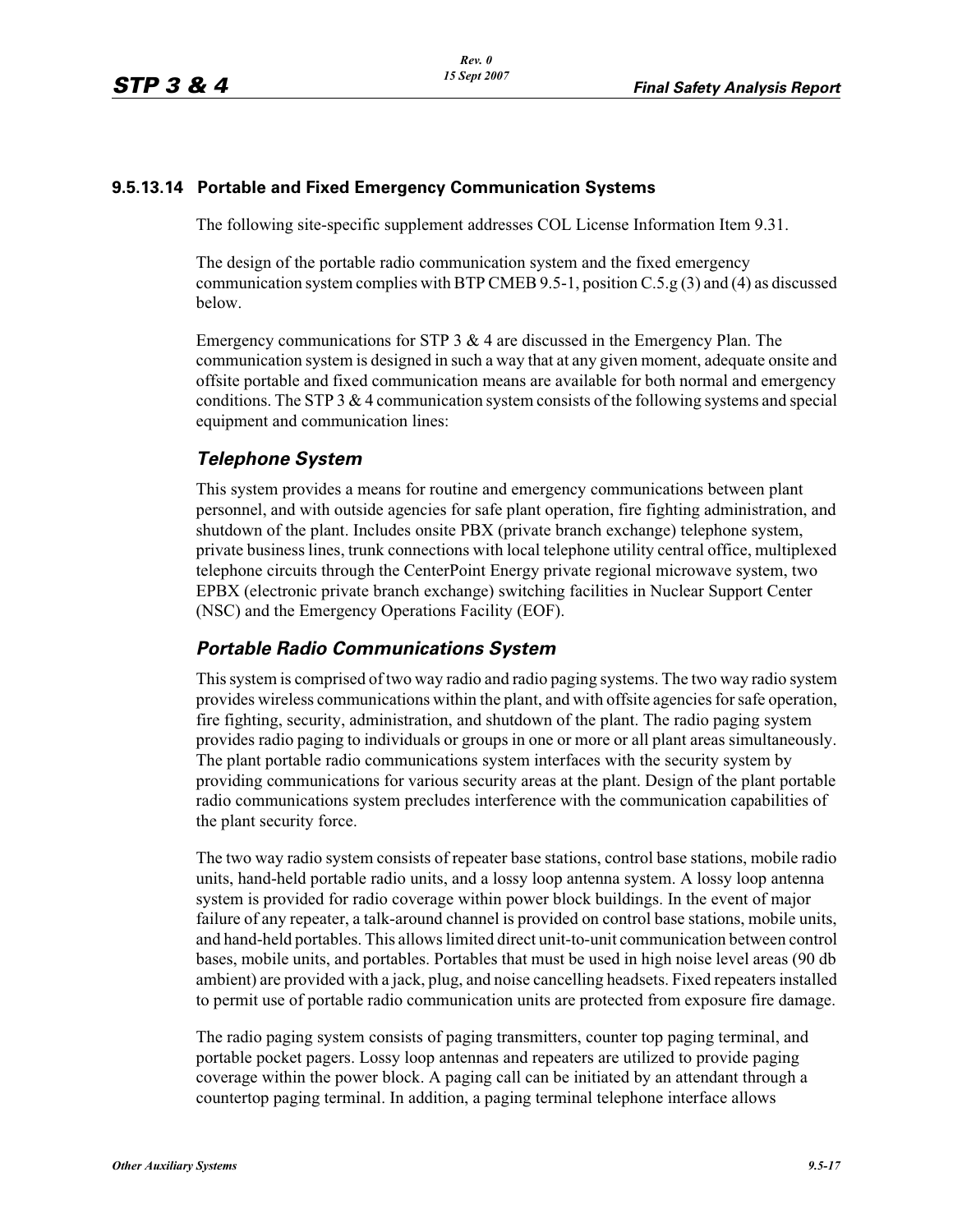designated individuals with specified telephone instruments the capability to select and call any pocket pager unit.

## *Microwave System Interface*

Microwave equipment at STP 3  $\&$  4 is part of the system wide Reliant Energy Microwave System. The microwave system provides offsite access to Reliant Energy telephone system, dispatcher, corporate offices, paging system; and to outside agencies. It interfaces with the STP 3 & 4 telephone system, selected dedicated lines and two-way radio system.

## *Public Addressing (PA) Paging/Alarm System*

This system provides a means for plant wide broadcasting of routine and emergency information, such as fire alarms, the Reactor Containment Building (RCB) evacuation alarm, and the Perimeter Evacuation or Radiation Emergency Alarm. PA system (see Subsection 9.5.2.2.1) may be accessed from any Operator Communication Panel (OCP) or any plant telephone by using a valid authorization code. Plant emergency and fire alarm signals are routed through the PA system. Designated alarm actuation pushbuttons are provided on OCPs.

## *Maintenance Jack System (DC/Sound-Powered)*

This system provides for communication among personnel performing periodic maintenance, emergency safe shutdown and fire fighting operations. This is accomplished through the location of maintenance jack stations at selected locations throughout the plant. Each jack station consists of two or three jacks for use with electrosound telephones and one jack that is reserved for sound powered telephones. A sectionalizing panel is provided in the control room of each unit to patch phone jacks together to establish communications between areas as necessary.

## *Refueling Communications System*

This system provides a direct and exclusive means of communications between the control room operator and designated points in the Fuel Handling and Reactor Containment Buildings during fueling and refueling operations. Primary communications for fueling and refueling activities is by wireless headset system. Two DC-powered jacks and sound-powered circuit similar to the maintenance jacks are available at each station for backup. Telephone circuits and two-way radios are also usable if needed for refueling communications.

## *Operator Communications Panel Consoles (OCP)*

OCPs provide plant operators with access to onsite/offsite telephone systems, two-way radio channels, radio pager system, activation of the plant emergency and fire alarm signals, and the public address system. OCPs are installed in the control rooms, auxiliary shutdown panel rooms, operation support centers, technical support centers, emergency operations facility, security force supervisor's office, simulator, maintenance office facility, and central and secondary alarm stations. The OCPs located in the central and secondary alarm stations support normal day-to-day and emergency communications requirements by providing security operators with access to onsite/offsite telephone systems, radio channels assigned to security, and the PA paging system.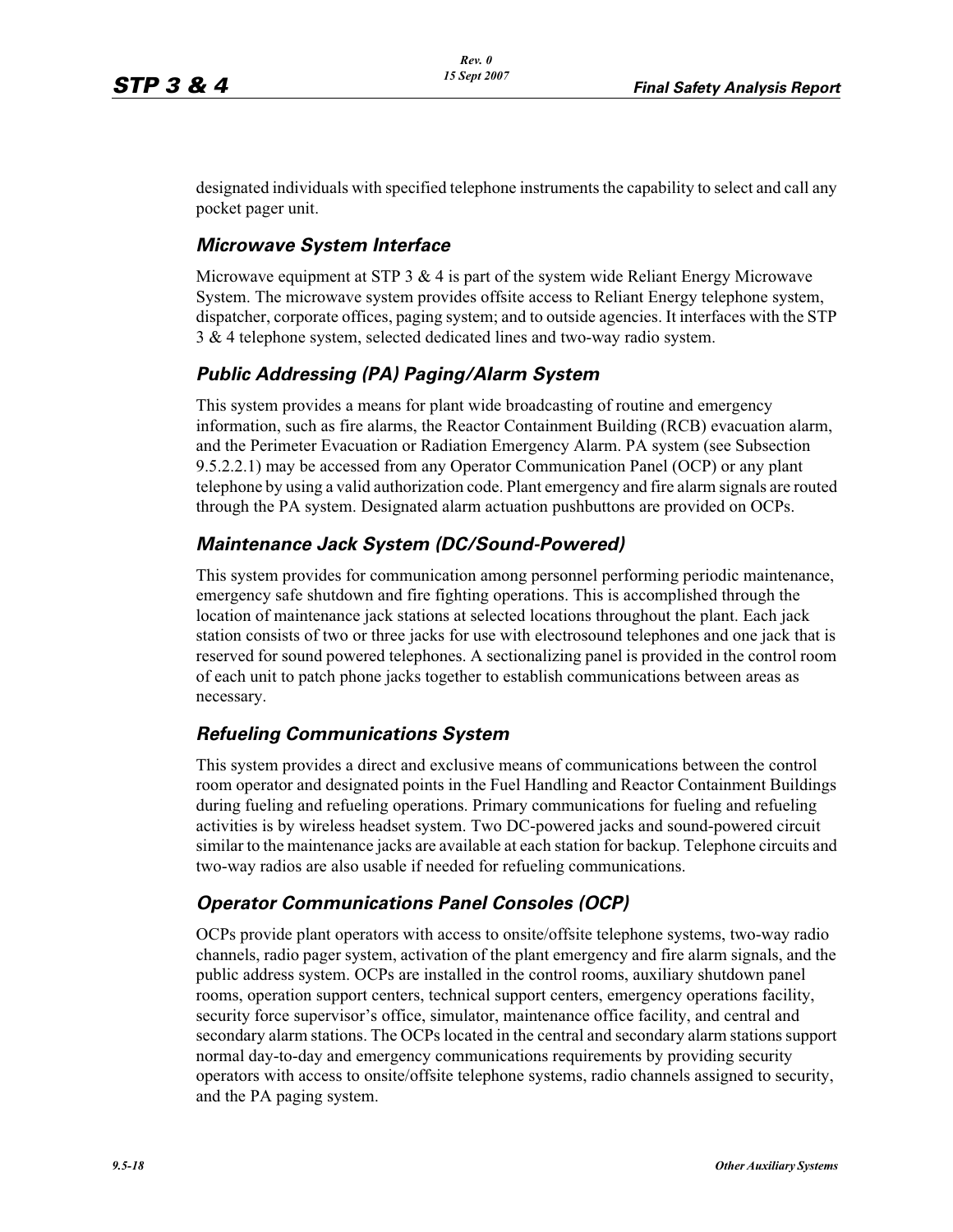## *Special Service Telephone Lines*

This system provides offsite direct access to NRC, state and county authorities, and to other nuclear plants during declared emergency. These telephone lines bypass the onsite PBX system and routed directly to specific telephones located in critical areas of the plant and support facilities. Special service (emergency) telephones are color-coded ("Red Phone") to distinguish them from normal telephones. Special Service Telephone Lines include the following: Emergency Notification System (ENS) – a telephone circuit provided by the NRC for notification of the declared emergency and to maintain voice communication with the NRC operations center; Health Physics Network (HPN) - a telephone circuit provided by the NRC for communications with the NRC Health Physics Section and /or other nuclear power plants during a declared emergency; State/County ringdown line – provided to notify State and County officials of a declared emergency.

### **9.5.13.15 Identification of Chemicals**

The following site-specific supplement addresses COL License Information Item 9.32.

For those fire areas utilizing liquid insulated transformers, features will be provided to prevent the insulating liquid from becoming an unacceptable health hazard to workers in the event of release of the material to the building environment. (COM 9.5-12)

There are no chemical storage areas in the Reactor or Control Buildings, except small quantities of chemicals, operations and maintenance consumables, may be stored in listed or approved cabinets and containers for immediate use. The type and location of those materials will be identified and incorporated in the final Fire Hazards Analysis prior to fuel load. (COM 9.5-13)

#### **9.5.13.16 NUREG/CR-0660 Diesel Generator Reliability Recommendations**

The following site-specific supplement addresses COL License Information Item 9.33.

STP satisfies NUREG/CR-0660 recommendations by developing programs for training, preventive maintenance, and root-cause analysis of component and system failures. (COM 9.5- 14)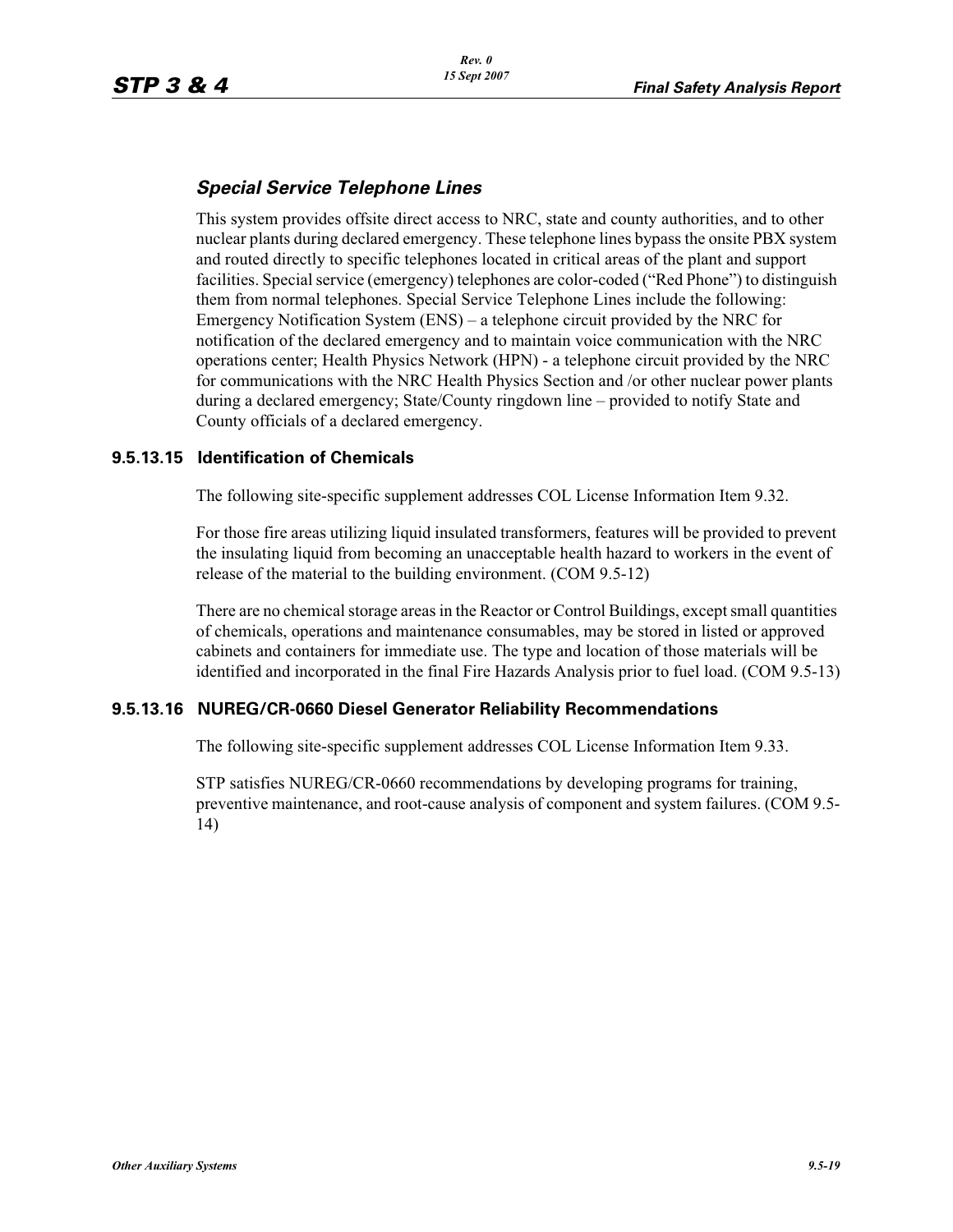## **9.5.13.17 Sound-Powered Telephone Units**

The following standard supplement addresses COL License Information Item 9.34.

The sound-powered telephone units will be provided before fuel load for use in conjunction with the system described in Subsection 9.5.2.2.2. (COM 9.5-15).

#### **9.5.13.18 Fire-Related Administrative Controls**

The following site-specific supplement addresses COL License Information Item 9.35.

The Fire Protection Program is described in Appendix 9ES.

### **9.5.13.19 Periodic Testing of Combustion Turbine Generator (CTG)**

The following departure and standard supplement addresses COL License Information Item 9.36.

STD DEP 8.3-1

The Combustion Turbine Generator revised design description was provided in ABWR Licensing Topical Report NEDO-33335, "Advanced Boiling Water Reactor (ABWR) Plant Medium Voltage Electrical System Design" dated May 2007. The revised test requirements shown in mark-up information for ABWR DCD Section 9.5.13.19, page 9.5-75 in Appendix B of Topical Report is incorporated by reference.

The revised test requirements are incorporated in the Technical Requirements Manual and included in testing procedures prepared prior to fuel load. The Technical Specifications include the functional testing requirements and test frequencies for the CTGs necessary to support completion times allowed in TS 3.8.1, AC Sources-Operating.

#### **9.5.13.20 Operating Procedures for Station Blackout**

The following site-specific supplement addresses COL License Information Item 9.37.

The station blackout procedure(s) will provide the direction to:

- 1) Operate the Alternate AC-CTG during an SBO event
- 2) Restore other plant offsite (preferred) and onsite emergency power sources as soon as possible
- 3) Recover plant HVAC Systems as soon as possible to limit heat increase
- 4) Provide additional core, containment, and vital equipment makeup and cooling services, as necessary
- 5) Establish orderly plant safe shutdown conditions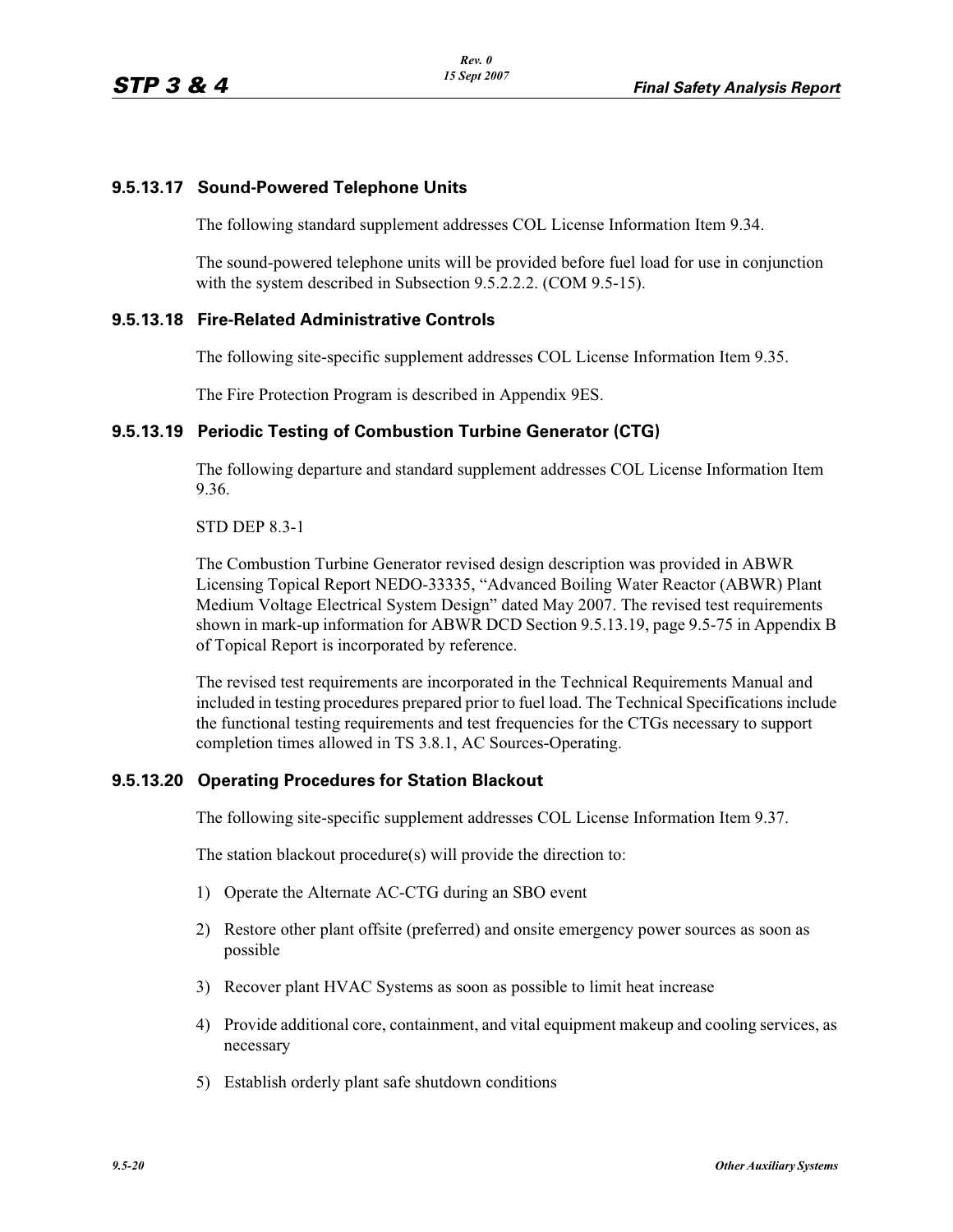The station blackout procedure(s) will be developed per the schedule and description provided in ABWR Licensing Topical Report NEDO-33297, "Advanced Boiling Water Reactor (ABWR) Procedures Development Plan," dated January 19, 2007. (COM 1C-1)

## **9.5.13.21 Quality Assurance Requirements for CTG**

The following standard supplement addresses COL License Information Item 9.38.

The STPNOC Quality Assurance Program Description (QAPD) referenced in Section 17.5S has incorporated the Quality Assurance requirements of Regulatory Position 3.5 and Appendix A to RG 1.155 into the QAPD Part III, Nonsafety-Related SSC Quality Control, Section 2 Nonsafety-Related SSCs Credited for Regulatory Events. These requirements are translated into implementing procedures.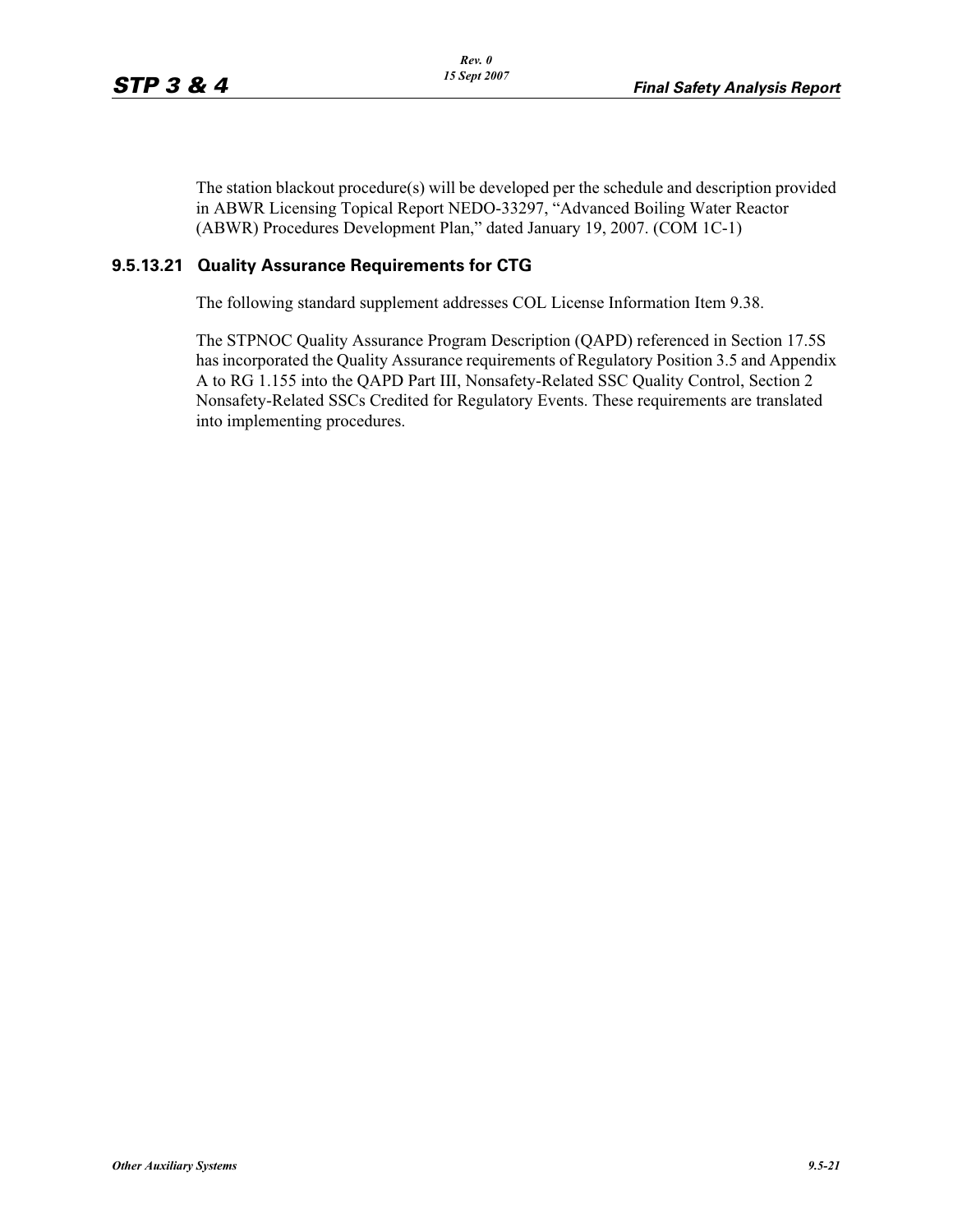| <br>٧ | ۰. |  |
|-------|----|--|
|       |    |  |

|        |                |      |                         | Table 9.5-5 Summary of Automatic Fire Suppression Systems |                                 |                                 |                       |
|--------|----------------|------|-------------------------|-----------------------------------------------------------|---------------------------------|---------------------------------|-----------------------|
|        |                | Room |                         |                                                           |                                 |                                 | Sprinkler System      |
| Bldg.  | Elev           | ġ    | <b>FireArea</b>         | <b>Area Name</b><br>⋖                                     | òί                              | Combustible                     | Type                  |
| ≿      | 7350           | ⋚    | ⋚                       | Unit Auxiliary Transformer                                | $\mathsf{S}$                    | $\overline{\overline{0}}$       | Deluge water          |
| ≿      | 7350           | ⋚    | ⋚                       | Main Transformer Area                                     | $\mathsf{S}$                    | ō                               | Deluge water          |
| ≿      | 7350           | ⋚    | ⋚                       | Reserve Transformer                                       | $\frac{\mathsf{D}}{\mathsf{Z}}$ | ō                               | Deluge water          |
| ВB     | $-8200$        | 133  | F1300                   | CRD Pump Room                                             | ₽                               | Class III B lube oil & cables   | Dry pipe, closed head |
| Вă     | 12300          | 412  | F4100                   | Diesel Generator A Room                                   | δ                               | Fuel oil, Lube oil, & cables    | Preaction foam-water  |
| ВB     | 12300          | 423  | F4200                   | Diesel Generator B Room                                   | ΣS                              | Fuel oil, Lube oil, & cables    | Preaction foam-water  |
|        |                |      |                         |                                                           |                                 |                                 |                       |
| ВB     | 12300          | 432  | F4300                   | Diesel Generator C Room                                   | Sg                              | Fuel oil, Lube oil, & cables    | Preaction foam-water  |
|        |                |      |                         |                                                           |                                 |                                 |                       |
| Вă     | 23500          | 610  | F6101                   | Diesel Generator Fuel Tank A Room                         | δ                               | Diesel fuel                     | Deluge foam-water     |
| Вă     | 23500          | 620  | F6201                   | Diesel Generator Fuel Tank B Room                         | δ                               | Diesel fuel                     | Deluge foam-water     |
| ВB     | 23500          | 630  | F6301                   | Diesel Generator Fuel Tank C Room                         | Sg                              | Diesel fuel                     | Deluge foam-water     |
| ΚŇ     | 12300<br>1694  | ⋚    | $\stackrel{\leq}{\geq}$ | Dry Radioactive Waste Storage Area                        | $\frac{1}{2}$                   | Radioactive material            | Wet pipe sprinkler    |
| 44     | ₩              | ≸    | ≸                       | Dry Radioactive Waste Storage Area                        | ₿                               | Radioactivo material            | Wetpipe sprinkler     |
| ≸<br>4 | <del>00Z</del> | ≸    | ≸                       | Dry Radioactive Waste Sterage Area ND                     |                                 | <del>Radioactive material</del> | Wet pipe sprinkler    |

| ×<br>۰. |  |  |
|---------|--|--|
|         |  |  |

*Rev. 0 15 Sept 2007*

*9.5-22 Other Auxiliary Systems*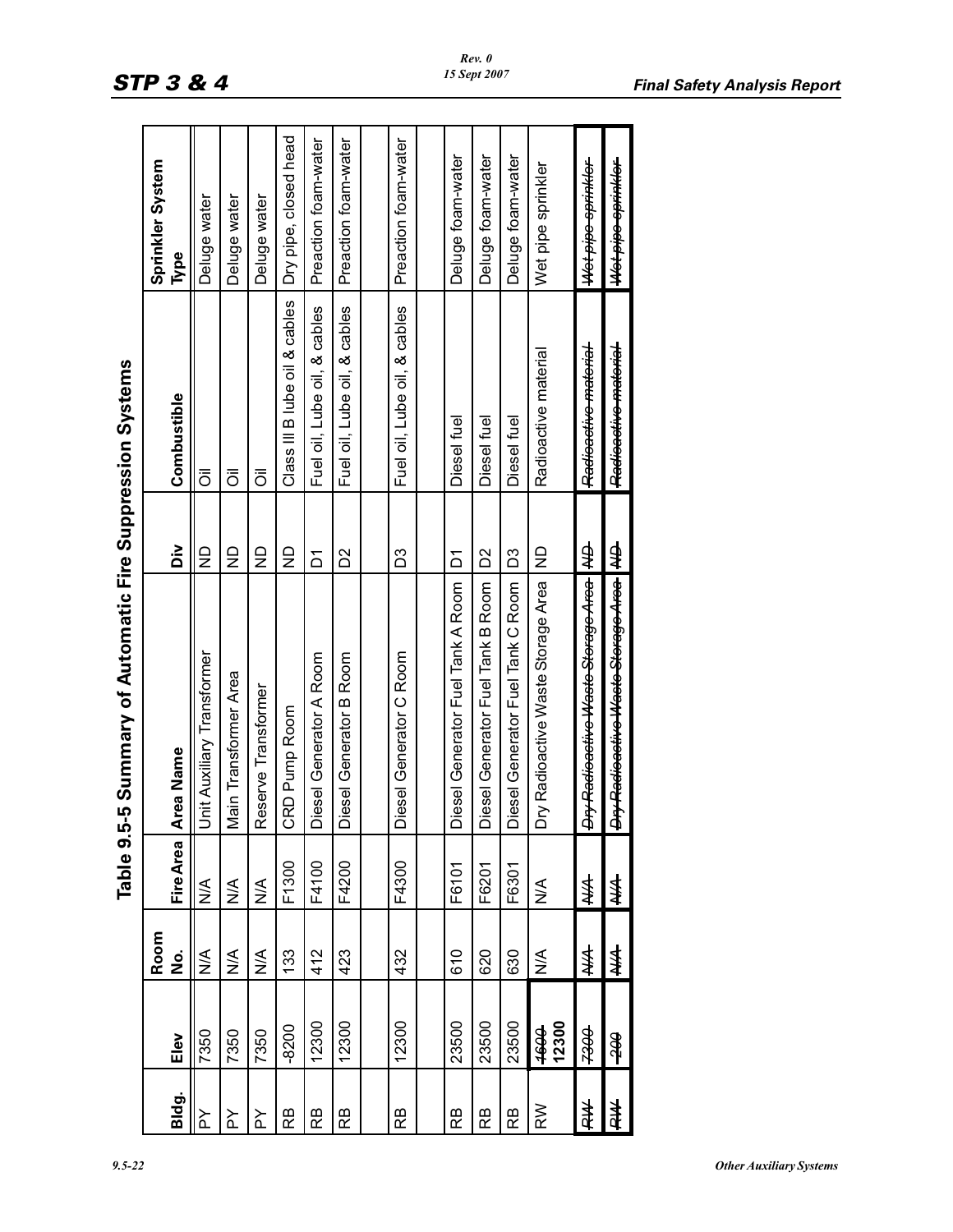| <b>Other Auxiliary Systems</b> | $9.5 - 23$ |
|--------------------------------|------------|
|--------------------------------|------------|

|        |                |                            |           | Table 9.5-5 Summary of Automatic Fire Suppression Systems |                                 |                                                  |                          |  |
|--------|----------------|----------------------------|-----------|-----------------------------------------------------------|---------------------------------|--------------------------------------------------|--------------------------|--|
| Bldg.  | Elev           | Room<br>$\dot{\mathsf{z}}$ | Fire Area | <b>Area Name</b><br>⋖                                     | òi                              | Combustible                                      | Sprinkler System<br>Type |  |
| ≧<br>∝ | -9659-         | ≸                          | ≸         | Dry Radioactive Waste Storage Area   ND                   |                                 | Radioactive material                             | Wet pipe sprinkler       |  |
| Ë      | 5300<br>950    | 120                        | FT1500    | Beneath the Turbine surroundings                          | $\supseteq$                     | Lubricants, charcoal &<br>cables                 | Wet pipe sprinkler       |  |
| 申      | 7350           | 222                        | FT1500    | Beneath the Turbine Surroundings                          | ₿                               | Lubricants, & cables                             | Wet pipe sprinkler       |  |
| 巴      | 24800<br>7350  | 230                        | FT2500    | Lube Oil Conditioning Area                                | $\frac{\mathsf{D}}{\mathsf{Z}}$ | Class III B lube oil                             | Deluge foam-water        |  |
| Έ      | 20300<br>7350  | 247                        | FT2503    | House Boiler Area                                         | $\overline{\Xi}$                | L <del>ubricants, Fucl oil &amp;</del><br>cables | Preaction sprinkler      |  |
| 巴      | 15350<br>20300 | 317                        | FT3500    | Gas Turbine Generator                                     | $\overline{\Xi}$                | Diesel fuel                                      | Deluge foam-water        |  |
| Έ      | 15350<br>20300 | 320                        | FT1500    | Hydrogen Seal Oil Skid Area<br><b>TCW Pumps Area</b>      | $\mathsf{R}$                    | Hydrogen seal oil                                | Deluge foam-water        |  |